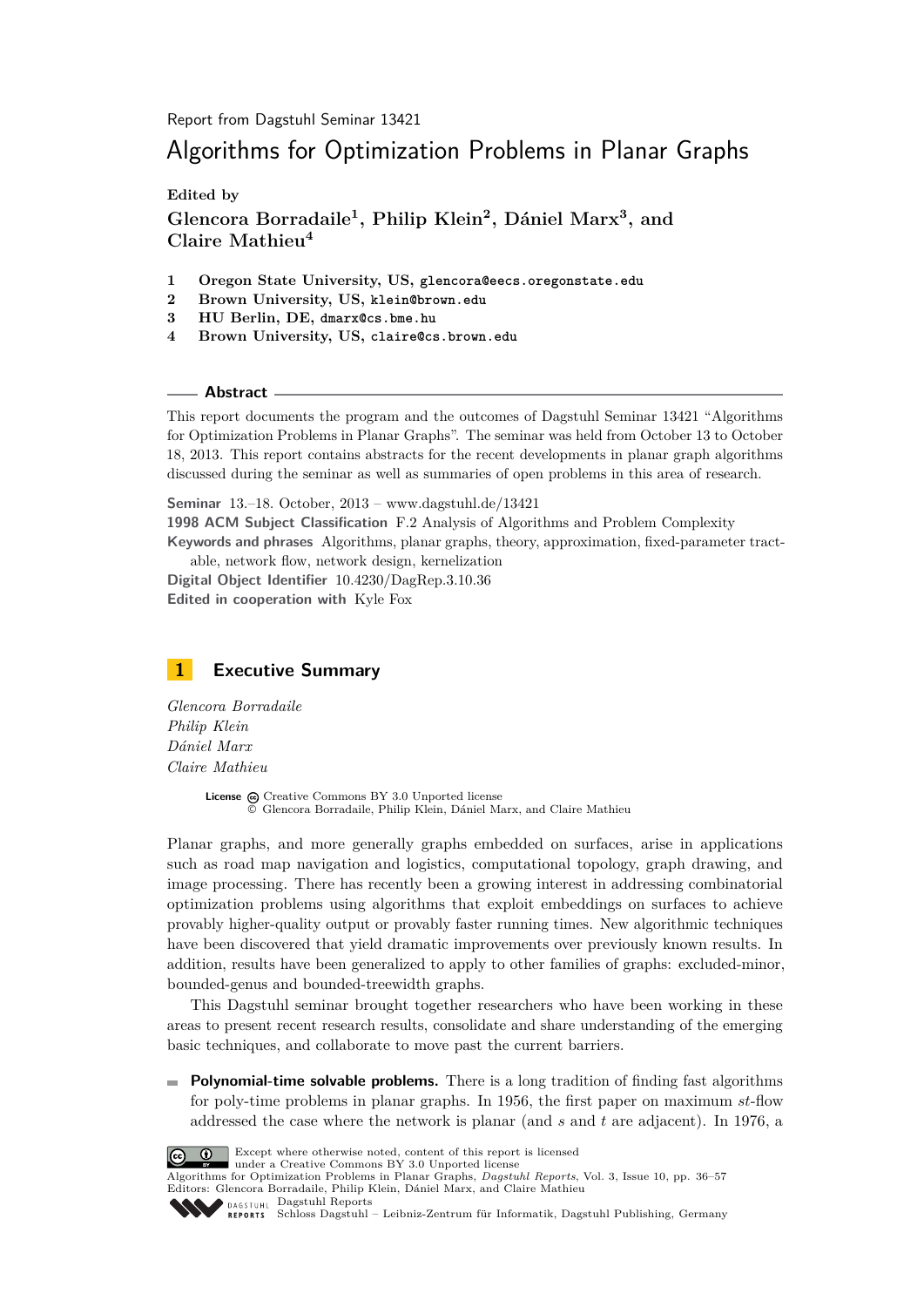### **Glencora Borradaile, Philip Klein, Dániel Marx, and Claire Mathieu 37**

linear-time algorithm was given for minimum spanning trees in planar graphs. In 1979, the paper introducing generalized nested dissection gave a fast algorithm for shortest paths in planar graphs with positive and negative lengths. The past couple of decades has witnessed the discovery of fast algorithms for a wide range of polynomial-time problems in planar graphs: variants of max flow, multicommodity flow, variants of shortest paths, Gomory-Hu cut trees, global min-cut, girth, matching, and min-cost flow. It seems, however, there is a long way yet to go; for many promising problems, no planarityexploiting algorithm is known or there is reason to believe faster algorithms can be obtained.

- **Approximation schemes.** Research on polynomial-time approximation schemes (PTAS)  $\blacksquare$ for optimization problems in planar graphs goes back to the pioneering work of Lipton and Tarjan (1977) and Baker (1983), who introduced linear-time algorithms for certain problems in which the constraints were quite local, e.g. maximum-weight independent set and minimum-weight dominating set. For many years, little progress was made on problems with non-local constraints. In the mid-nineties, polynomial-time approximation schemes were developed for the traveling-salesman problem (TSP) in planar graphs, but in these the degree of the polynomial running time depended on the desired accuracy. A decade later, a linear-time approximation scheme was found for TSP. Shortly afterwards, the first polynomial time approximation schemes were found for problems, e.g. Steiner tree, in which the solution was much smaller than the input graph. Since then approximation schemes have been found for several other problems in planar graphs, such as twoconnected spanning subgraph, Steiner forest, survivable network design, *k*-terminal cut, and *k*-center. Important new techniques have emerged, but we still lack fast approximation schemes for many important problems (e.g. facility location). The area of approximation schemes for planar graphs is ripe for further exploration.
- **Fixed-parameter tractable algorithms.** Another way to cope with computational intractability of some planar graph problems is through the lens of fixed-parameter tractability. The theory of bidimensionality and algorithms exploiting tree decompositions of planar graphs give a general methodology of dealing with planar problems. One way to obtain fixed-parameter tractability results is to show that there is a polynomial-time preprocessing algorithm that creates a "problem kernel" by reducing the size of the instance such that it is bounded by a function of the parameter *k*. Research on kernelization for planar graph problems has been a very active topic recently, culminating in a meta-theorem that gives problem kernels for a wide range of problems (2009).

The scientific program of the seminar consisted of 24 talks. Five of these talks were longer (60-90 minute) tutorials overviewing the three main areas of the seminar: Jeff Erickson ("Flows in planar and surface graphs") and Christian Wulff-Nilsen ("Separators in planar graphs with applications") covered polynomial-time algorithms; Philip Klein ("Some techniques for approximation schemes on planar graphs") covered approximation schemes; and Dániel Marx ("The square-root phenomenon in planar graphs") and Daniel Lokshtanov ("Kernels for planar graph problems") covered fixed-parameter tractability. One of the main goals of the seminar was to encourage collaboration between the three communities, and these well-received tutorials were very helpful by introducing the basics of each of these topics. The rest of the talks were 25-minute presentations on recent research of the participants.

The time between lunch and the afternoon coffee break was left open for individual discussions and collaborations in small groups. Two open-problem sessions were organized (on Monday evening and Wednesday evening). Notes on the presented problems can be found in this report.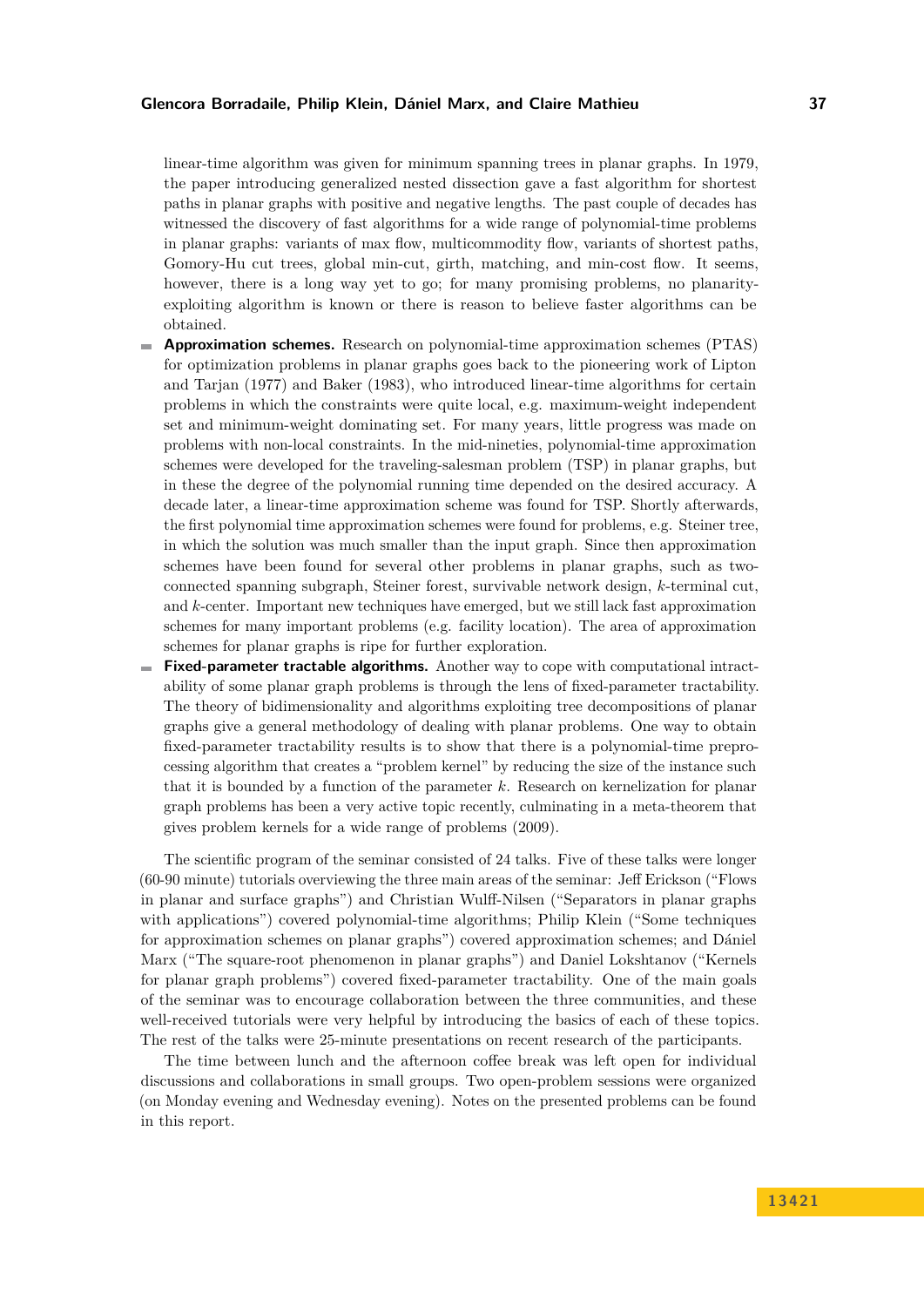| <b>Executive Summary</b><br>Glencora Borradaile, Philip Klein, Dániel Marx, and Claire Mathieu                                                                                    | 36     |
|-----------------------------------------------------------------------------------------------------------------------------------------------------------------------------------|--------|
| <b>Overview of Talks</b>                                                                                                                                                          |        |
| A polynomial-time approximation scheme for planar multiway cut                                                                                                                    | 41     |
| Triangulating planar graphs under constraints                                                                                                                                     | 41     |
| The ball cover problem                                                                                                                                                            | 42     |
| Parameterized complexity of 1-planarity<br>Sergio Cabello                                                                                                                         | 42     |
| Multiple source shortest paths in embedded graphs                                                                                                                                 | 42     |
| Catalan structures $\&$ embedded dynamic programming – a survey                                                                                                                   | 43     |
| Node-weighted network design in planar and minor-free graphs                                                                                                                      | 43     |
| Minimum cuts and maximum flows in planar and surface graphs                                                                                                                       | 44     |
| Online node-weighted Steiner forest in planar graphs and extensions                                                                                                               | 44     |
| Some techniques for approximation schemes in planar graphs                                                                                                                        | 44     |
| All-or-nothing multicommodity flow problem with bounded fractionality in planar<br>graphs                                                                                         |        |
| Prize-collecting network design in planar graphs                                                                                                                                  | 45     |
|                                                                                                                                                                                   | 46     |
| Kernels for planar graph problems                                                                                                                                                 | $46\,$ |
| The square-root phenomenon in planar graphs                                                                                                                                       | 47     |
| Approximating $k$ -center in planar graphs                                                                                                                                        | 47     |
| Lower and upper bounds for long induced paths in 3-connected planar graphs<br>$Tamana \; Mchedlidze \ldots \ldots \ldots \ldots \ldots \ldots \ldots \ldots \ldots \ldots \ldots$ | 48     |
| Large independent sets in triange-free planar graphs                                                                                                                              | 48     |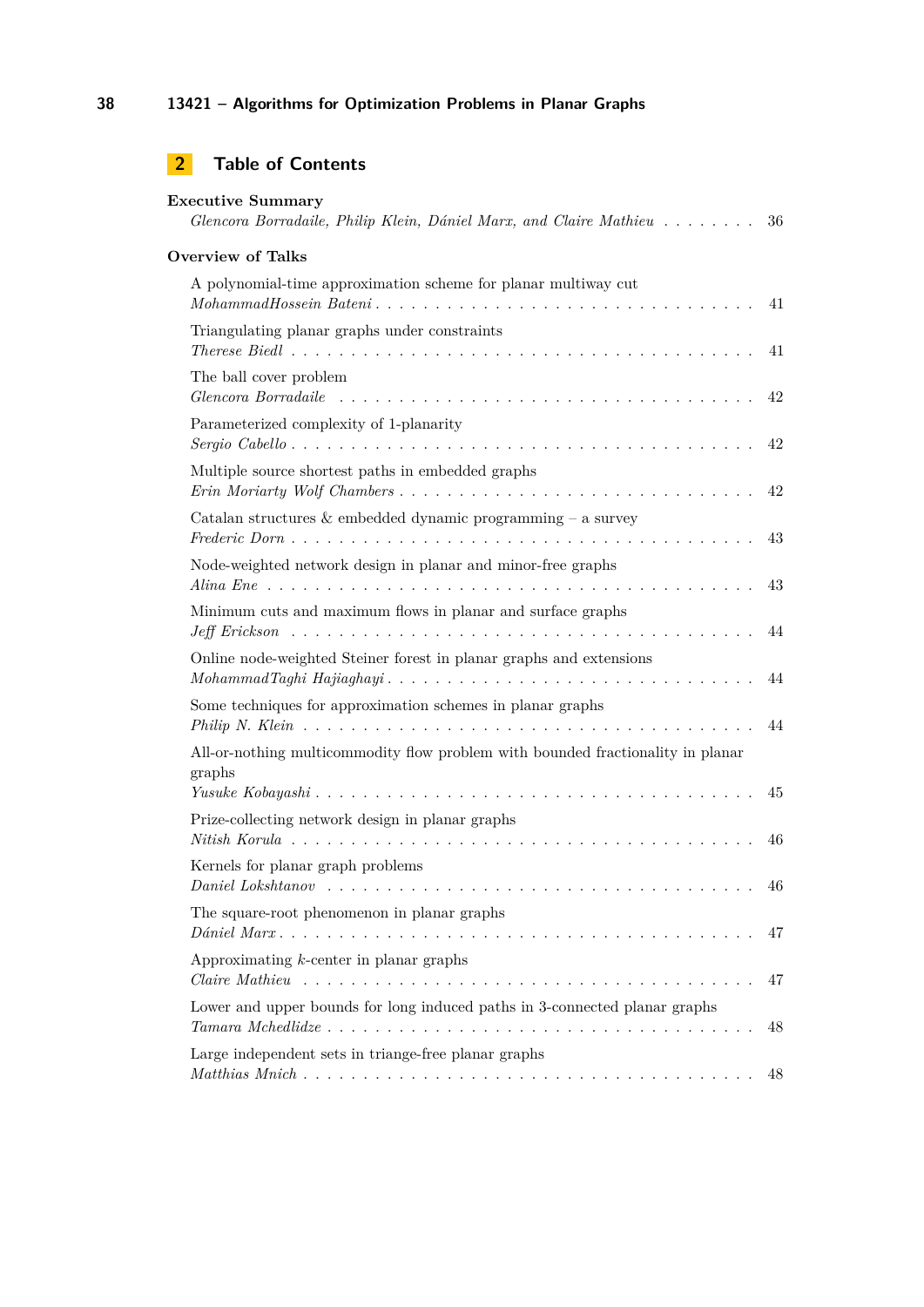# **Glencora Borradaile, Philip Klein, Dániel Marx, and Claire Mathieu 39**

| Multiple-source multiple-sink maximum flow in directed planar graphs in near-linear<br>time                                                                                                        | 49 |
|----------------------------------------------------------------------------------------------------------------------------------------------------------------------------------------------------|----|
| Min-cost flow duality in planar networks                                                                                                                                                           | 49 |
| Network sparsification for Steiner problems on planar and bounded-genus graphs                                                                                                                     | 50 |
| The k-disjoint paths problem on directed planar graphs                                                                                                                                             | 50 |
| A near-optimal planarization algorithm                                                                                                                                                             | 51 |
| Approximation algorithms for Euler genus, and related problems                                                                                                                                     | 51 |
| Separators in planar graphs with applications                                                                                                                                                      | 52 |
|                                                                                                                                                                                                    | 52 |
| Planarization by vertex deletion                                                                                                                                                                   | 52 |
| All-pair distances on the infinite face                                                                                                                                                            | 52 |
| Two-edge-connected planar subgraph                                                                                                                                                                 | 53 |
| Euclidean multiway cut with unit disks                                                                                                                                                             | 53 |
| Minimum stretch shape shifting                                                                                                                                                                     | 53 |
| Vertex-capacitated max flow in directed planar graphs                                                                                                                                              | 54 |
| $k$ -minimum spanning tree problem<br>Alina Ene<br>a di serie della condita della condita                                                                                                          | 54 |
| Prize-collecting Steiner forest                                                                                                                                                                    | 54 |
| Achieving subexponential time for several parameterized problems in planar graphs<br>Marcin Pilipczuk $\ldots \ldots \ldots \ldots \ldots \ldots \ldots \ldots \ldots \ldots \ldots \ldots \ldots$ | 55 |
| Recognizing map graphs                                                                                                                                                                             | 55 |
| Planar local TSP                                                                                                                                                                                   | 55 |
| Subgraph isomorphism in planar graphs with a twist                                                                                                                                                 | 56 |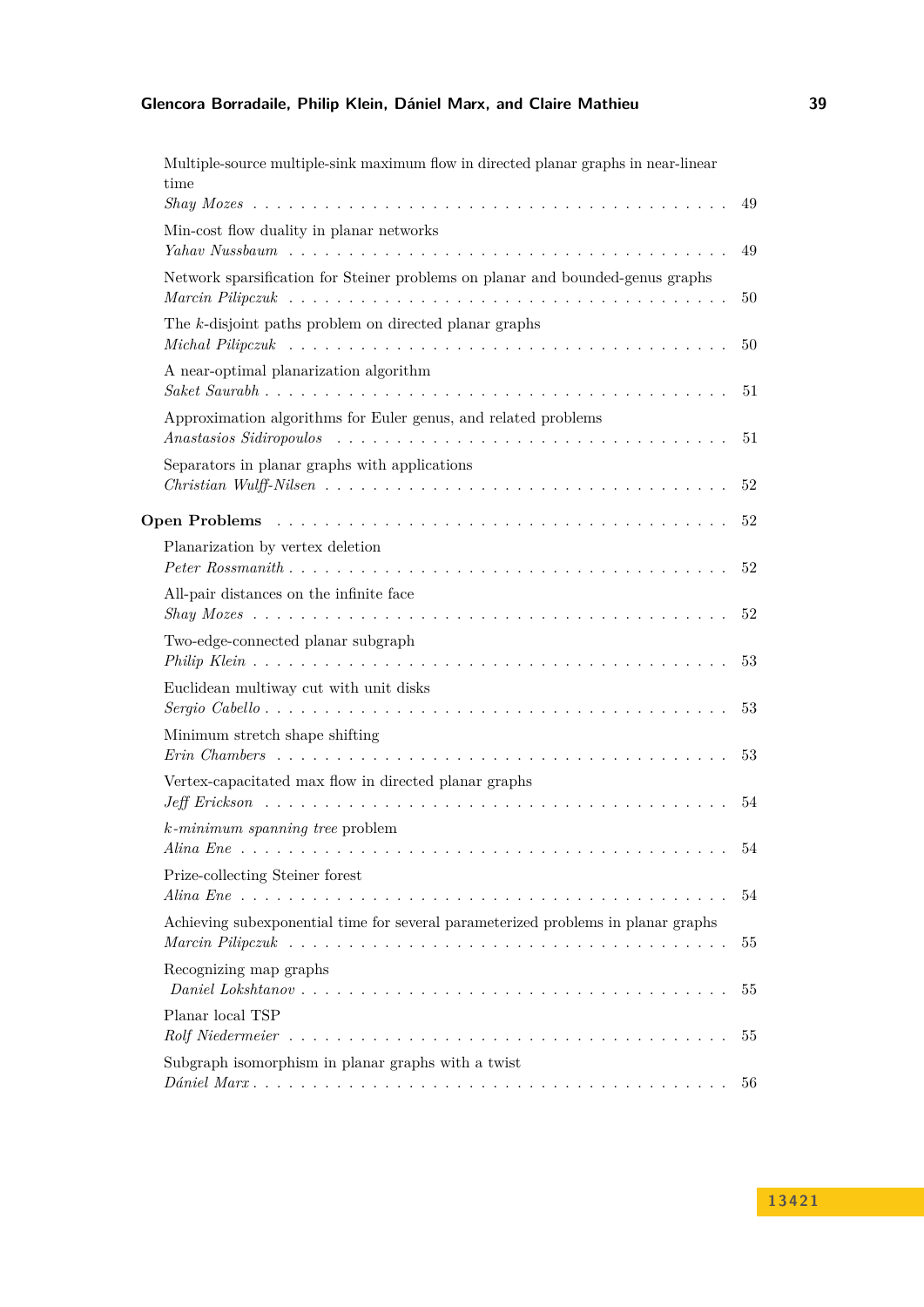| Mincost flow in planar graphs |  |  |  |  |
|-------------------------------|--|--|--|--|
|                               |  |  |  |  |
|                               |  |  |  |  |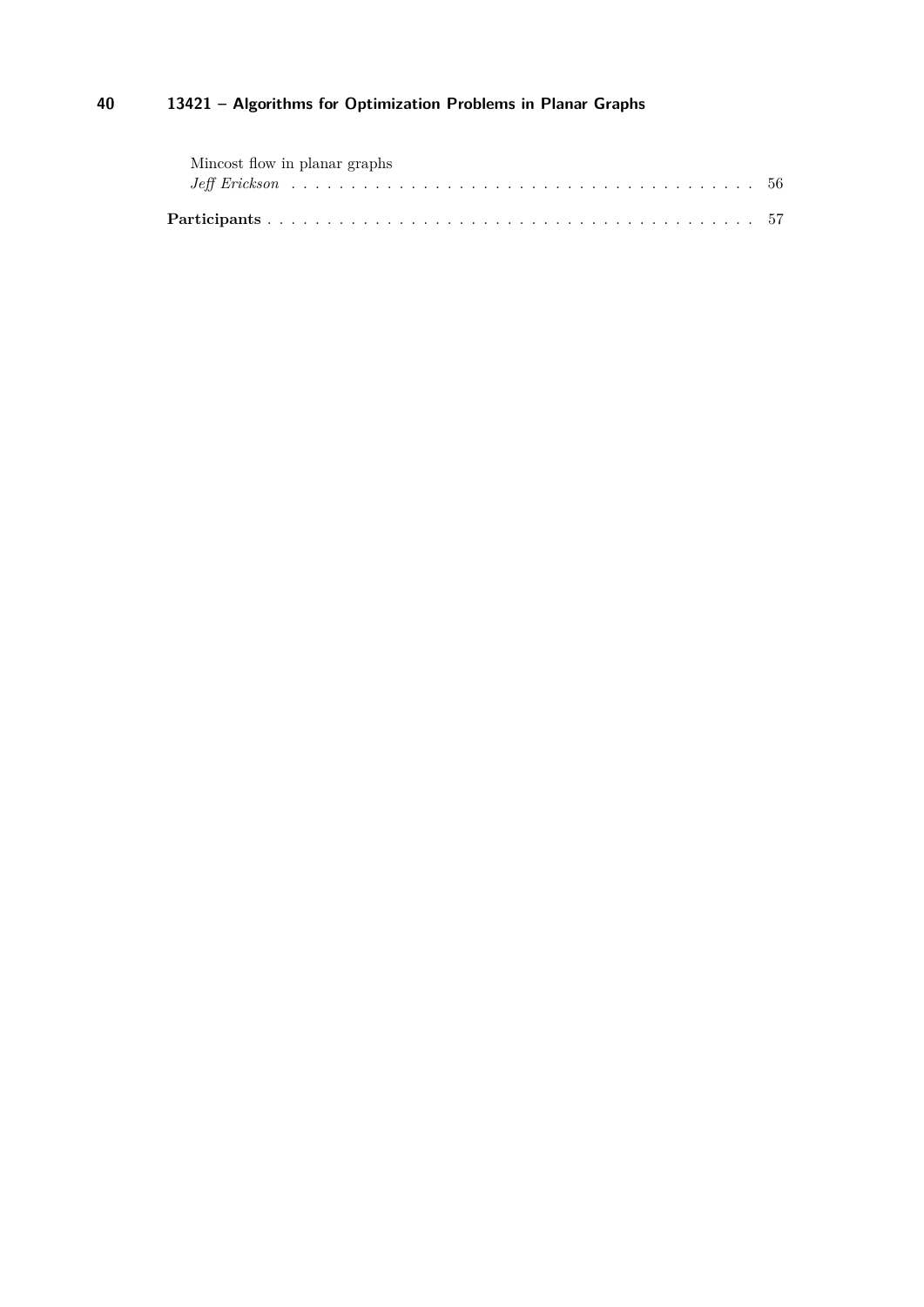# <span id="page-5-0"></span>**3 Overview of Talks**

# <span id="page-5-1"></span>**3.1 A polynomial-time approximation scheme for planar multiway cut**

*MohammadHossein Bateni (Google – New York, US)*

License  $\textcircled{c}$  [Creative Commons BY 3.0 Unported](http://creativecommons.org/licenses/by/3.0/) license © [MohammadHossein Bateni](#page-5-1) **Joint work of** Bateni, MohammadHossein; Hajiaghayi, Mohammad Taghi; Klein, Philip; Mathieu, Claire **Main reference** [M. Bateni, M. Hajiaghayi, P. N. Klein, C. Mathieu, "A Polynomial-time Approximation Scheme for](http://dl.acm.org/citation.cfm?id=2095116.2095170) [Planar Multiway Cut," in Proc. of the 23rd Annual ACM-SIAM Symp. on Discrete Algorithms](http://dl.acm.org/citation.cfm?id=2095116.2095170) [\(SODA'12\), pp. 639–655, SIAM, 2012.](http://dl.acm.org/citation.cfm?id=2095116.2095170) **URL** <http://dl.acm.org/citation.cfm?id=2095116.2095170>

Given an undirected graph with edge lengths and a subset of nodes (called the terminals), the multiway cut (also called the multi-terminal cut) problem asks for a subset of edges, with minimum total length, whose removal disconnects each terminal from all others. The problem generalizes minimum *s*-*t* cut, but is NP-hard for planar graphs and APX-hard for general graphs [\[2\]](#page-5-3). In this paper, we present a PTAS for multiway cut on planar graphs.

This work has been published in SODA [\[1\]](#page-5-4).

### **References**

- <span id="page-5-4"></span>**1** MohammadHossein Bateni, MohammadTaghi Hajiaghayi, Philip N. Klein and Claire Mathieu. A polynomial-time approximation scheme for planar multiway cut. In SODA. SIAM, Philadelphia, PA, USA, 2012.
- <span id="page-5-3"></span>**2** E. Dahlhaus, D. S. Johnson, C. H. Papadimitriou , P. D. Seymour, M. Yannakakis. The Complexity of Multiterminal Cuts. SIAM Journal on Computing: 23, 864–894, 1994.

## <span id="page-5-2"></span>**3.2 Triangulating planar graphs under constraints**

*Therese Biedl (University of Waterloo, CA)*

```
License \textcircled{c}Creative Commons BY 3.0 Unported license
                 © Therese Biedl
Main reference T. Biedl, "On triangulating k-outerplanar graphs," arXiv:1310.1845v2 [cs.DM] , 2013.
         URL http://arxiv.org/abs/1310.1845v2
```
Most planar graph drawing algorithms operate by first triangulating the planar graph. If we want to use this approach, but draw the planar graph with approximately the optimal height, then we'll need to be careful about how we triangulate. It is easy to see that this can be done without increasing the area-requirement (at least if we don't insist on triangulating the outerface): take an optimal drawing and triangulate it in the computational geometry sense. But how can we find the edges to add without knowing the optimal drawing? This remains open.

In this talk, I will present two results that are close, in that they maintain some graph parameters that are closely related to the optimal height of a planar drawing. Namely, I will show how to triangulate a planar graph such that the outer-planarity remains (roughly) the same, and I will show how to triangulate a planar graph such that the pathwidth remains (asymptotically) the same.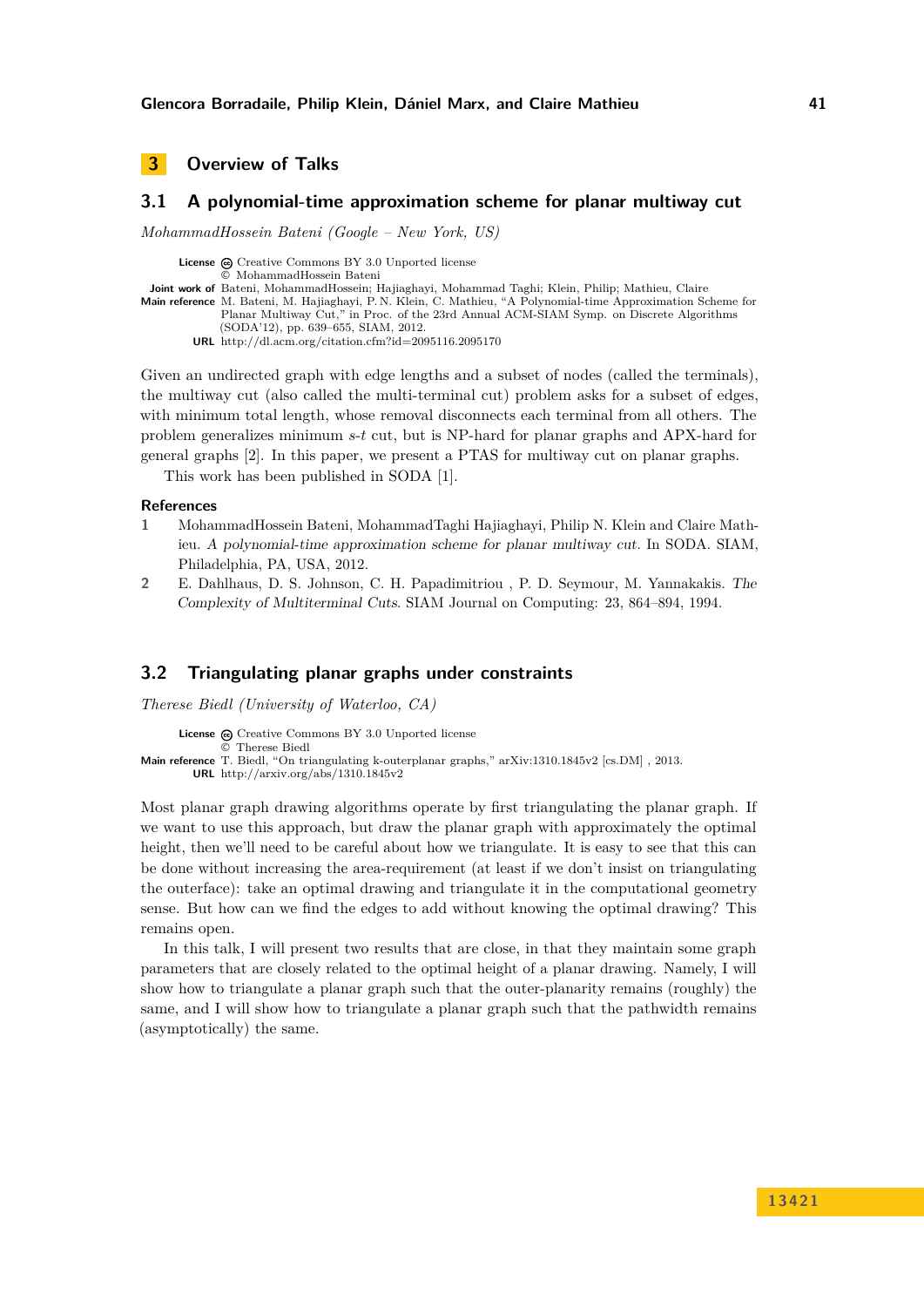# <span id="page-6-0"></span>**3.3 The ball cover problem**

*Glencora Borradaile (Oregon State University, US)*

**License**  $\odot$  [Creative Commons BY 3.0 Unported](http://creativecommons.org/licenses/by/3.0/) license © [Glencora Borradaile](#page-6-0) **Joint work of** Borradaile, Glencora; Chambers, Erin

A recent result of Chepoi, Estellon and Vaxes [Disc. Comp. Geom. '07] states that any planar graph of diameter at most 2*R* can be covered by a constant number of balls of size *R*; put another way, there are a constant-sized subset of vertices within which every other vertex is distance half the diameter. We generalize this result to graphs embedded on surfaces of fixed genus with a fixed number of apices, making progress toward the conjecture that graphs excluding a fixed minor can also be covered by a constant number of balls. To do so, we develop two tools which may be of independent interest. The first gives a bound on the density of graphs drawn on a surface of genus *g* having a limit on the number of pairwise-crossing edges. The second bounds the size of a non-contractible cycle in terms of the Euclidean norm of the degree sequence of a graph embedded on the surface.

### <span id="page-6-1"></span>**3.4 Parameterized complexity of 1-planarity**

*Sergio Cabello (University of Ljubljana, SI)*

**License**  $\textcircled{c}$  [Creative Commons BY 3.0 Unported](http://creativecommons.org/licenses/by/3.0/) license © [Sergio Cabello](#page-6-1) **Joint work of** M. J. Bannister; Cabello, Sergio; D. Eppstein **Main reference** [M. J. Bannister, S. Cabello, D. Eppstein, "Parameterized complexity of 1-planarity," in Proc. of](http://dx.doi.org/10.1007/978-3-642-40104-6_9) [the 13th Int'l Symp. on Algorithms and Data Structures \(WADS'13\), LNCS, Vol. 8037, pp. 97–108,](http://dx.doi.org/10.1007/978-3-642-40104-6_9) [Springer, 2013; also available as pre-print as arXiv:1304.5591v1 \[cs.DS\].](http://dx.doi.org/10.1007/978-3-642-40104-6_9) **URL** [http://dx.doi.org/10.1007/978-3-642-40104-6\\_9](http://dx.doi.org/10.1007/978-3-642-40104-6_9) **URL** <http://arxiv.org/abs/1304.5591v1>

We consider the problem of finding a 1-planar drawing for a general graph, where a 1-planar drawing is a drawing in which each edge participates in at most one crossing. Since this problem is known to be NP-hard we investigate the parameterized complexity of the problem with respect to the vertex cover number, tree-depth, and cyclomatic number. For these parameters we construct fixed-parameter tractable algorithms. However, the problem remains NP-complete for graphs of bounded bandwidth, pathwidth, or treewidth.

# <span id="page-6-2"></span>**3.5 Multiple source shortest paths in embedded graphs**

*Erin Moriarty Wolf Chambers (St. Louis University, US)*

License  $\textcircled{c}$  [Creative Commons BY 3.0 Unported](http://creativecommons.org/licenses/by/3.0/) license © [Erin Moriarty Wolf Chambers](#page-6-2)

Let *G* be a graph with non-negative edge lengths, embedded on an orientable surface of genus *g*, and let *f* be an arbitrary face of *G*. We describe an algorithm to preprocess the graph in  $O(qn \log n)$  time, so that the shortest-path distance from any vertex on the boundary of *f* to any other vertex in *G* can be retrieved in  $O(\log n)$  time. Our result directly generalizes the *O*(*n* log *n*)-time algorithm of Klein [Proc. SODA 2005] for multiple-source shortest paths in planar graphs. Intuitively, our preprocessing algorithm maintains a shortest-path tree as its source point moves continuously around the boundary of *f*. As an application of our algorithm, we describe algorithms to compute a shortest non-contractible or non-separating cycle in  $G$  in  $O(g^2 n \log n)$  time.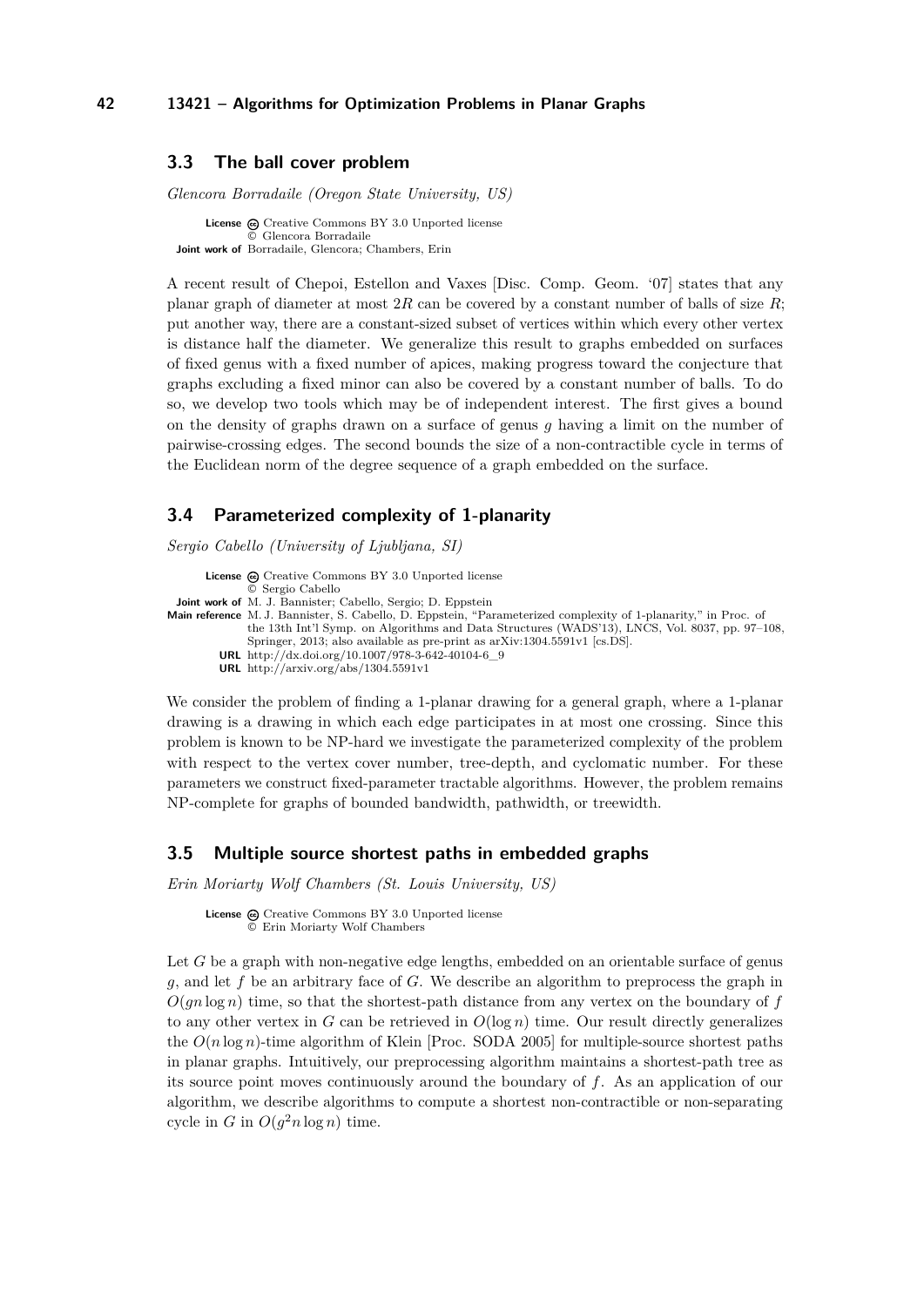# <span id="page-7-0"></span>**3.6 Catalan structures & embedded dynamic programming – a survey**

*Frederic Dorn (SINTEF – Trondheim, NO)*

**License**  $\textcircled{e}$  [Creative Commons BY 3.0 Unported](http://creativecommons.org/licenses/by/3.0/) license © [Frederic Dorn](#page-7-0) **Joint work of** Dorn, Frederic; Fomin, Fedor; Penninkx, Eelko; Bodlaender, Hans; Thilikos, Dimitrios **Main reference** [F. Dorn, E. Penninkx, H. L. Bodlaender, F. V. Fomin, "Efficient Exact Algorithms on Planar](http://dx.doi.org/10.1007/s00453-009-9296-1) [Graphs: Exploiting Sphere Cut Decompositions," Algorithmica 58\(3\):790–810, 2010.](http://dx.doi.org/10.1007/s00453-009-9296-1) **URL** <http://dx.doi.org/10.1007/s00453-009-9296-1> Main reference [F. Dorn, "Planar Subgraph Isomorphism Revisited," in Proc. of the 27th Int'l Symp. on](http://dx.doi.org/10.4230/LIPIcs.STACS.2010.2460) [Theoretical Aspects of Computer Science \(STACS'10\), LIPIcs, Vol. 5, pp. 263–274, Dagstuhl](http://dx.doi.org/10.4230/LIPIcs.STACS.2010.2460) [Publishing, 2010.](http://dx.doi.org/10.4230/LIPIcs.STACS.2010.2460) **URL** <http://dx.doi.org/10.4230/LIPIcs.STACS.2010.2460>

The topic of this talk is a survey on tools for solving NP-hard planar graph problems exactly. For basic problems such as Planar Vertex Cover a commonly used exact algorithm goes as follows: find a structure of the input graph with small separators which are used to do some Myhill-Nerode equivalence class type of dynamic programming. Planarity only plays a role for finding such structure, typically tree- or branch-decompositions, and for proving the bounded separator size. Sphere-cut decompositions represent a novel tool that allows one to do dynamic programming which explicitly exploits planarity. The small separators are connected by simple, closed curves in the plane and thereby obtaining a circular order of the separator vertices. For problems like Planar Longest Cycle, where the solution intersects the separator as a set non-crossing paths, one can bound the number of equivalent solutions by the Catalan numbers. Embedded dynamic programming goes one step further. For problems such as Planar Subgraph Isomorphism one looks at how a separator curve may intersect the pattern. The latter problem for patterns of size *k* and input graphs with *n* vertices may be solved in solved in time  $2^{O(k)}n$ .

# <span id="page-7-1"></span>**3.7 Node-weighted network design in planar and minor-free graphs**

*Alina Ene (Princeton University, US and University of Warwick, GB)*

License  $\odot$  [Creative Commons BY 3.0 Unported](http://creativecommons.org/licenses/by/3.0/) license © [Alina Ene](#page-7-1) **Joint work of** Chekuri, Chandra; Ene, Alina; Vakilian, Ali **Main reference** [C. Chekuri, A. Ene, A. Vakilian, "Node-weighted network design in planar and minor-closed](http://dx.doi.org/10.1007/978-3-642-31594-7_18) [families of graphs," in Proc. of the 39th Int'l Colloquium on Automata, Languages, and](http://dx.doi.org/10.1007/978-3-642-31594-7_18) [Programming \(ICALP'12\), Part I, LNCS, Vol. 7391, pp. 206–217, Springer, 2012.](http://dx.doi.org/10.1007/978-3-642-31594-7_18) **URL** [http://dx.doi.org/10.1007/978-3-642-31594-7\\_18](http://dx.doi.org/10.1007/978-3-642-31594-7_18) We consider node-weighted network design problems in planar graphs. In particular, we focus

on the survivable network design problem (SNDP). The input consists of a node-weighted undirected graph *G* and connectivity requirements  $r(uv)$  for each pair of nodes  $uv$ . The goal is to find a minimum weight subgraph *H* of *G* such that, for each pair *uv* of nodes, *H* contains  $r(uv)$  edge-disjoint paths between *u* and *v*. In this talk, we describe an  $O(k)$ -approximation algorithm for the problem when the graph is planar; here *k* is the maximum requirement of a pair. This improves the *O*(*k* log *n*)-approximation known for node-weighted SNDP in general graphs [Nutov '10].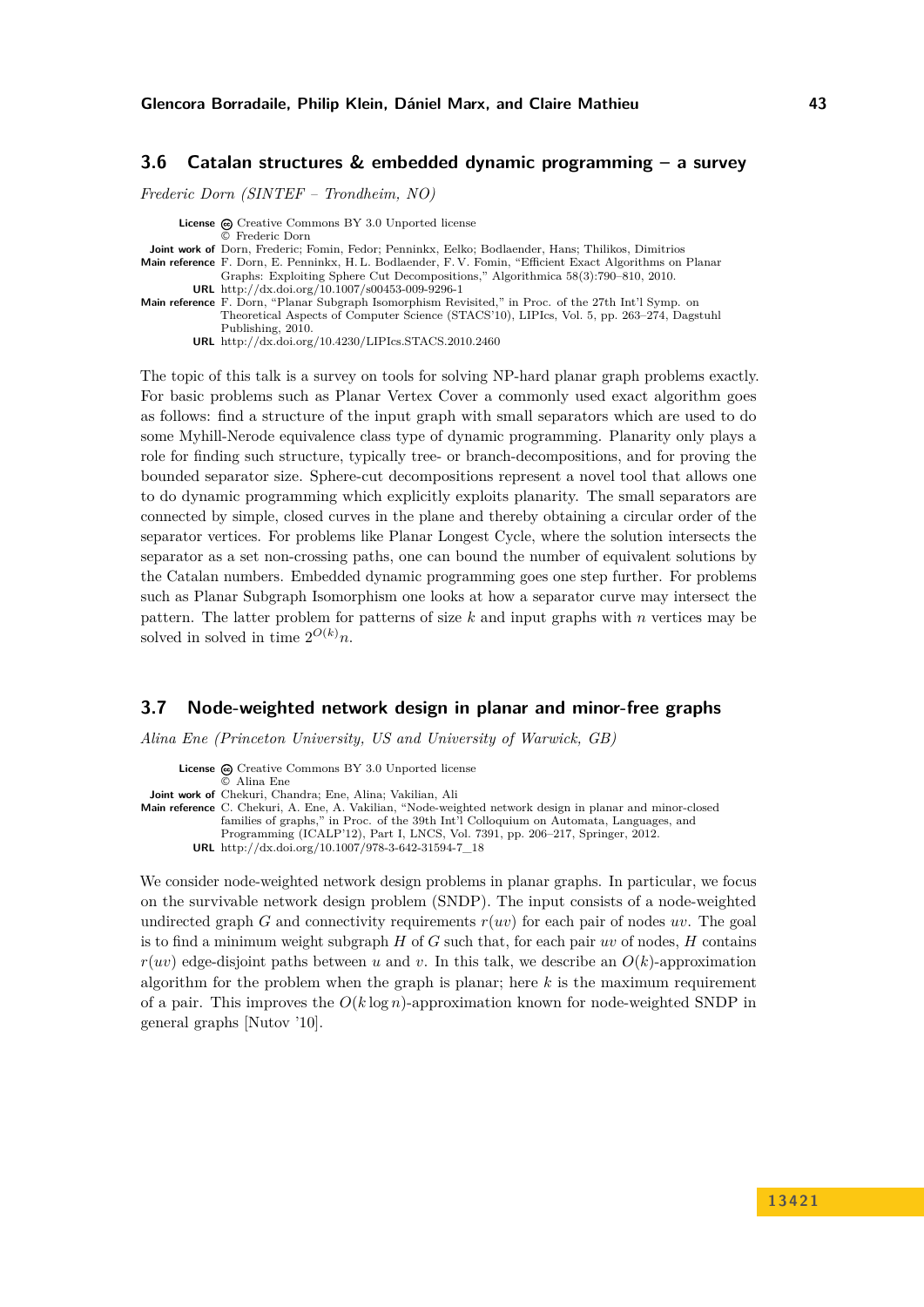### <span id="page-8-0"></span>**3.8 Minimum cuts and maximum flows in planar and surface graphs**

*Jeff Erickson (University of Illinois – Urbana Champaign, US)*

**License**  $\odot$  [Creative Commons BY 3.0 Unported](http://creativecommons.org/licenses/by/3.0/) license © [Jeff Erickson](#page-8-0)

This talk is a survey of the state of the art for the classical minimum cut and maximum flow problems for planar and surface-embedded graphs.

# <span id="page-8-1"></span>**3.9 Online node-weighted Steiner forest in planar graphs and extensions**

*MohammadTaghi Hajiaghayi (University of Maryland, US)*

License  $\textcircled{c}$  [Creative Commons BY 3.0 Unported](http://creativecommons.org/licenses/by/3.0/) license © [MohammadTaghi Hajiaghayi](#page-8-1)

Consider a graph  $G = (V, E)$  with a weight value  $w(v)$  associated with each vertex *v*. A demand is a pair of vertices (*s, t*). A subgraph *H* satisfies the demand if *s* and *t* are connected in *H*. In the (offline) node-weighted Steiner forest problem, given a set of demands the goal is to find the minimum-weight subgraph *H* which satisfies all demands. In the online variant, the demands arrive one by one and we need to satisfy each demand immediately; without knowing the future demands.

In the online variant of the problem, we give a randomized  $O(\log^3(n))$ -competitive algorithm. The competitive ratio is tight to a logarithmic factor. This result generalizes the recent result of Naor, Panigrahi, and Singh for the Steiner tree problem, thus answering one of their open problems. When restricted to planar graphs (and more generally graphs excluding a fixed minor) we give a deterministic primal-dual algorithm with a logarithmic competitive ratio which is tight to a constant factor.

### <span id="page-8-2"></span>**3.10 Some techniques for approximation schemes in planar graphs**

*Philip N. Klein (Brown University, US)*

License  $\textcircled{c}$  [Creative Commons BY 3.0 Unported](http://creativecommons.org/licenses/by/3.0/) license © [Philip N. Klein](#page-8-2)

An approximation scheme for an optimization problem gives a  $(1 + \varepsilon)$ -approximation algorithm for every  $\varepsilon > 0$ . I survey some techniques for obtaining approximation schemes for optimization problems in planar graph. I briefly illustrate Baker's framework in addressing vertex cover. I then turn to the traveling salesman problem (TSP) in planar graphs with edge-weights. I discuss a framework in which one can obtain a linear-time approximation scheme for TSP. The framework has been used to obtain approximation schemes for a variety of problems. The key step is computing a spanner designed for the specific optimization problem. I outline the spanner construction for TSP and for Steiner tree, and finish with a few words on the tools needed to extend the Steiner tree result to Steiner forest.

#### **References**

**1** Brenda S. Baker. Approximation algorithms for NP-complete problems on planar graphs. *J. Assoc. Comput. Mach.* 41:153–180, 1994.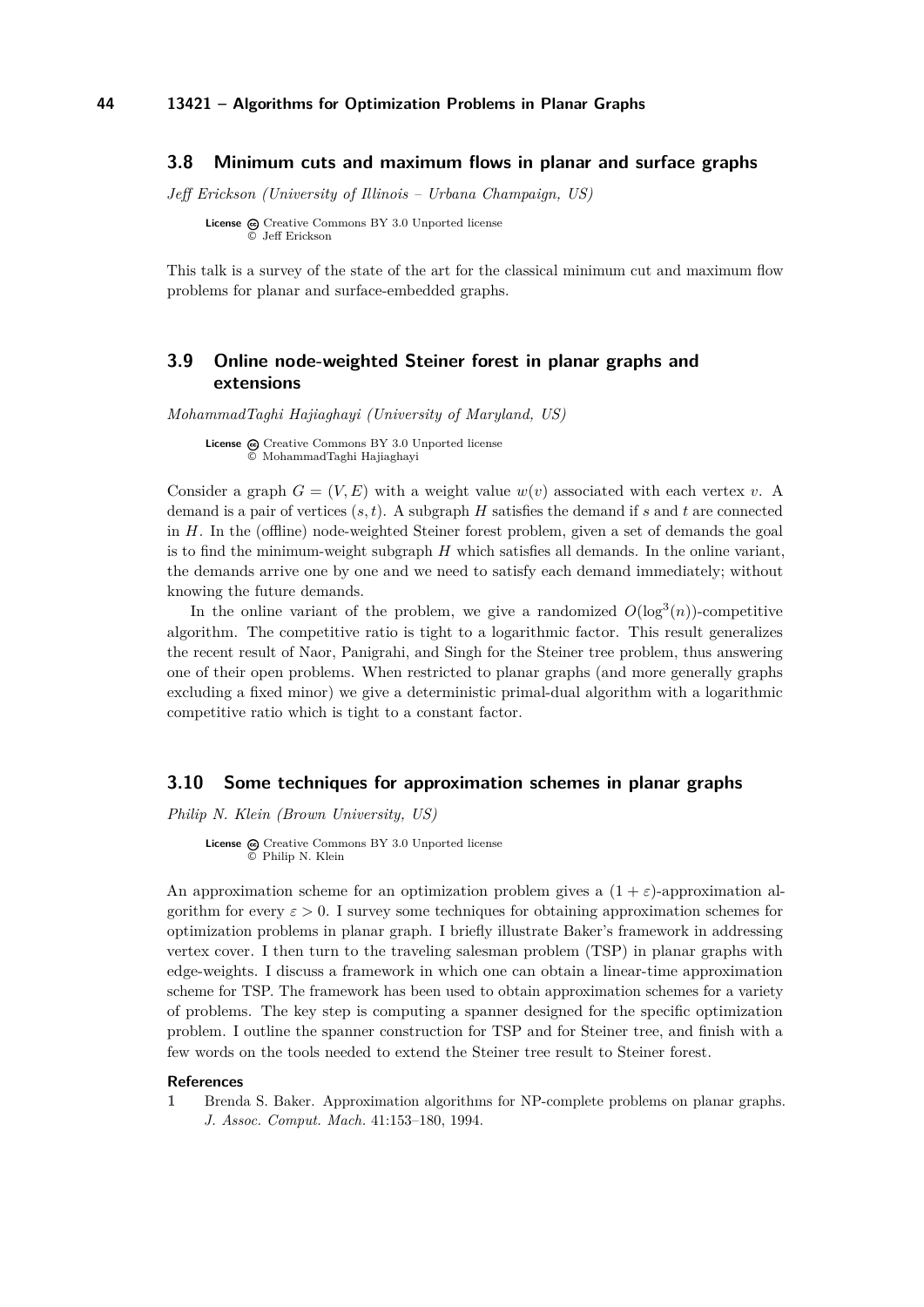- **2** Philip N. Klein. A linear-time approximation scheme for TSP in undirected planar graphs with edge-weights. *SIAM Journal on Computing* 37(6):1926–1952, 2008.
- **3** Glencora Borradaile, Philip N. Klein, and Claire Mathieu. An *O*(*n* log *n*) approximation scheme for Steiner tree in planar graphs. *ACM Trans. Algorithms* 5(3):article 31, 2009.
- **4** MohammadHossein Bateni, Mohammadtaghi Hajiaghayi, and Dániel Marx. Approximation schemes for Steiner forest on planar graphs and graphs of bounded treewidth. *J. ACM*, 58(5):21:1–21:37, October 2011.
- **5** David Eisenstat, Philip N. Klein, and Claire Mathieu. An efficient polynomial-time approximation scheme for Steiner forest in planar graphs. *Proceedings of the 23nd ACM-SIAM Symposium On Discrete Algorithms*, 626–638, 2012.

# <span id="page-9-0"></span>**3.11 All-or-nothing multicommodity flow problem with bounded fractionality in planar graphs**

*Yusuke Kobayashi (University of Tokyo, JP)*

License  $\odot$  [Creative Commons BY 3.0 Unported](http://creativecommons.org/licenses/by/3.0/) license © [Yusuke Kobayashi](#page-9-0) **Joint work of** Kawarabayashi, Ken-ichi; Kobayashi, Yusuke **Main reference** [K.-I. Kawarabayashi, Y. Kobayashi, "All-or-nothing multicommodity flow problem with bounded](http://dx.doi.org/10.1109/FOCS.2013.28) [fractionality in planar graphs," in Proc. of the 54th Annual IEEE Symp. on Foundations of](http://dx.doi.org/10.1109/FOCS.2013.28) [Computer Science \(FOCS'13\), pp. 187–196, IEEE CS, 2013.](http://dx.doi.org/10.1109/FOCS.2013.28) **URL** <http://dx.doi.org/10.1109/FOCS.2013.28>

We study the following all-or-nothing multicommodity flow problem in planar graphs.

Input: A graph *G* with *n* vertices and *k* pairs of vertices  $(s_1, t_1), (s_2, t_2), \ldots, (s_k, t_k)$  in *G*. Find: A largest subset *W* of  $\{1, \ldots, k\}$  such that for every *i* in *W*, we can send one unit of flow between *s<sup>i</sup>* and *t<sup>i</sup>* .

This problem is different from the well-known maximum edge-disjoint paths problem in that we do not require integral flows for the pairs. This problem is APX-hard even for trees, and a 2-approximation algorithm is known for trees. For general graphs, Chekuri et al. (STOC'04) give a poly-logarithmic factor approximation algorithm and show that a natural LP-relaxation has a poly-logarithmic integrality gap. This result is in contrast with the  $\lim_{\alpha \to 0} \frac{\log n}{\log n}$  for the maximum edge-disjoint paths problem.

Our main result considerably strengthens this result when an input graph is planar. Namely, for the all-or-nothing multicommodity flow problem in planar graphs, we give an  $O(1)$ -approximation algorithm and show that the integrality gap is  $O(1)$ . In particular, in polynomial time, we can find an index set *W* with  $|W| = \Omega(OPT)$  and eight  $s_i$ - $t_i$  paths for each  $i \in W$  such that each edge is used at most eight times in these paths (with multiplicity), where OPT is the optimal value of the LP-relaxation of the all-or-nothing multicommodity flow problem.

Our result can be compared to the recent result by Séguin-Charbonneau and Shepherd (FOCS'11) who give an *O*(1)-approximation algorithm for the maximum edge-disjoint paths problem in planar graphs with congestion 2 (but not implied by this result).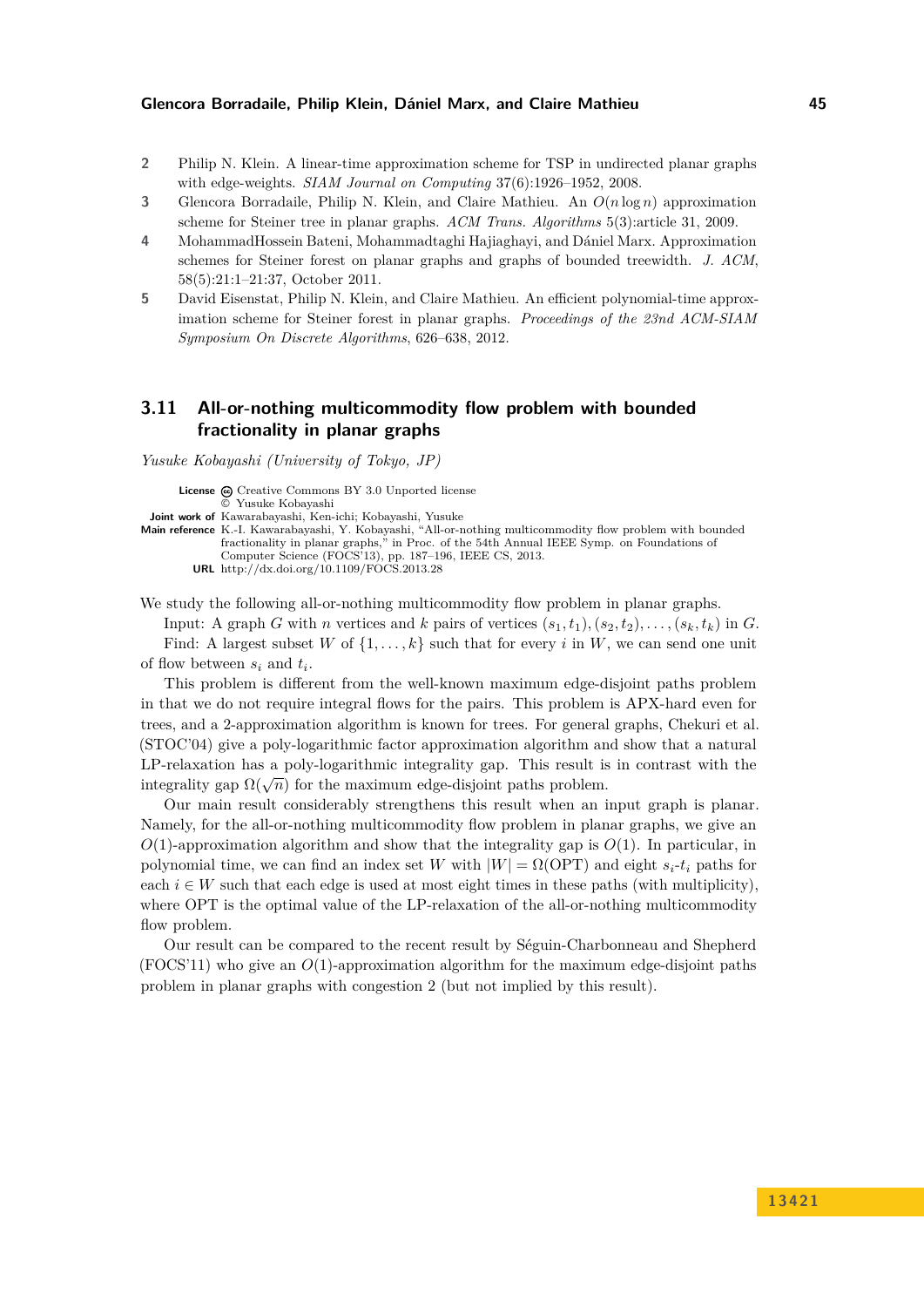### <span id="page-10-0"></span>**3.12 Prize-collecting network design in planar graphs**

*Nitish Korula (Google – New York, US)*

**License**  $\odot$  [Creative Commons BY 3.0 Unported](http://creativecommons.org/licenses/by/3.0/) license

© [Nitish Korula](#page-10-0)

- **Joint work of** Bateni, MohammadHossein; Chekuri, Chandra; Ene, Alina; Hajiaghayi, MohammadTaghi; Korula, Nitish; Marx, Dániel
- **Main reference** [M. Bateni, C. Chekuri, A. Ene, M. T. Hagjiaghayi, N. Korula, D. Marx, "Prize-collecting Steiner](http://dx.doi.org/10.1137/1.9781611973082.79) [problems on planar graphs," in Proc. of the 22nd ACM-SIAM Symp. on Discrete Algorithms](http://dx.doi.org/10.1137/1.9781611973082.79) [\(SODA'11\), pp. 1028–1049, SIAM, 2011.](http://dx.doi.org/10.1137/1.9781611973082.79)

**URL** <http://dx.doi.org/10.1137/1.9781611973082.79>

In this talk, based on work in [\[1\]](#page-10-2), we describe reductions from Prize-Collecting Steiner TSP (PCTSP), Prize-Collecting Stroll (PCS), Prize-Collecting Steiner Tree (PCST), Prize-Collecting Steiner Forest (PCSF), and more generally Submodular Prize-Collecting Steiner Forest (SPCSF), on planar graphs (and also on bounded-genus graphs) to the corresponding problems on graphs of bounded treewidth. We show that for each of the mentioned problems, an  $\alpha$ -approximation algorithm for the problem on graphs of bounded treewidth implies an  $(\alpha + \epsilon)$ -approximation algorithm for the problem on planar graphs (and also bounded-genus graphs), for any constant  $\epsilon > 0$ . PCS, PCTSP, and PCST can be solved exactly on graphs of bounded treewidth and hence we obtain a PTAS for these problems on planar graphs and bounded-genus graphs.

In contrast, we show that PCSF is APX-Hard on series-parallel graphs, which are planar graphs of treewidth at most 2. Apart from ruling out a PTAS for PCSF on planar graphs and bounded-treewidth graphs, this result is also interesting since it gives the first provable hardness separation between the approximability of a problem and its prize-collecting version.

#### **References**

<span id="page-10-2"></span>**1** MohammadHossein Bateni, Chandra Chekuri, Alina Ene, Mohammad Taghi Hagjiaghayi, Nitish Korula and Dániel Marx. Prize- collecting Steiner problems on planar graphs. SODA, 1028–1049, 2011.

#### <span id="page-10-1"></span>**3.13 Kernels for planar graph problems**

*Daniel Lokshtanov (University of Bergen, NO)*

License  $\bigcirc$  [Creative Commons BY 3.0 Unported](http://creativecommons.org/licenses/by/3.0/) license © [Daniel Lokshtanov](#page-10-1)

**Joint work of** Fomin, Fedor; Lokshtanov, Daniel; Saurabh, Saket

**Main reference** [F. V. Fomin, D. Lokshtanov, S. Saurabh, "Efficient Computation of Representative Sets with](http://www.ii.uib.no/~daniello/papers/EfficientRepSet.pdf) [Applications in Parameterized and Exact Algorithms," to appear in Proc. of the 25th Symp. on](http://www.ii.uib.no/~daniello/papers/EfficientRepSet.pdf) [Discrete Algorithms \(SODA'14\), 2014.](http://www.ii.uib.no/~daniello/papers/EfficientRepSet.pdf)

**URL** <http://www.ii.uib.no/~daniello/papers/EfficientRepSet.pdf>

Bollobás' lemma and its generalization to matroids, due to Lovász, are classical results in extremal combinatorics. In this talk we will discuss algorithmic variants of these lemmas, and survey some recent applications in parameterized and exact algorithms.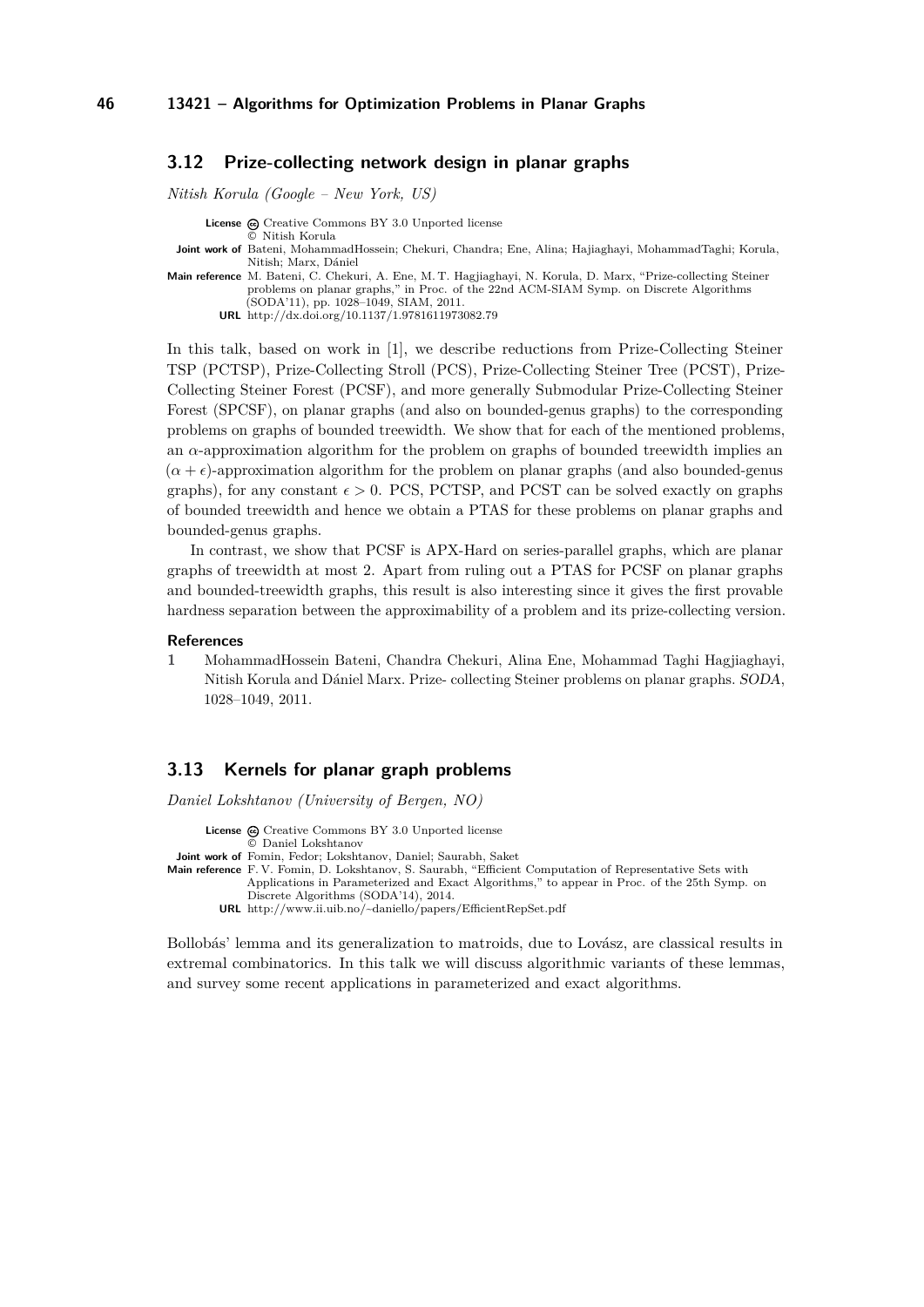# <span id="page-11-0"></span>**3.14 The square-root phenomenon in planar graphs**

*Dániel Marx (Hungarian Academy of Sciences, HU)*

**License**  $\textcircled{e}$  [Creative Commons BY 3.0 Unported](http://creativecommons.org/licenses/by/3.0/) license © [Dániel Marx](#page-11-0)

Most of the classical NP-hard problems remain NP-hard when restricted to planar graphs, and only exponential-time algorithms are known for the exact solution of these planar problems. However, in many cases, the exponential-time algorithms on planar graphs are significantly faster than the algorithms for general graphs: for example, 3-Coloring can be solved in time  $2^{O(\sqrt{n})}$  in an *n*-vertex planar graph, whereas only  $2^{O(n)}$ -time algorithms are known for general graphs. For various planar problems, we often see a square-root appearing in the running time of the best algorithms, e.g., the running time is often of the form  $2^{O(\sqrt{n})}$ ,  $n^{O(\sqrt{k})}$ , or  $2^{O(\sqrt{k})} \cdot n$ . By now, we have a good understanding of why this square-root appears. On the algorithmic side, most of these algorithms rely on the notion of treewidth and its relation to grid minors in planar graphs (but sometimes this connection is not obvious and takes some work to exploit). On the lower bound side, under a complexity assumption called Exponential Time Hypothesis (ETH), we can show that these algorithms are essentially best possible, and therefore the square root has to appear in the running time.

## <span id="page-11-1"></span>**3.15 Approximating** *k***-center in planar graphs**

*Claire Mathieu (Brown University, US)*

License  $\bigcirc$  [Creative Commons BY 3.0 Unported](http://creativecommons.org/licenses/by/3.0/) license © [Claire Mathieu](#page-11-1) **Joint work of** Eisenstat, David; Klein, Philip; Mathieu, Claire **Main reference** [D. Eisenstat, P. N. Klein, C. Mathieu, "Approximating](http://www.davideisenstat.com/cv/EisenstatKM14.pdf) *k*-center in planar graphs," to appear in the [Proc. of the 25th Symp. on Discrete Algorithms \(SODA'14\), 2014.](http://www.davideisenstat.com/cv/EisenstatKM14.pdf) **URL** <http://www.davideisenstat.com/cv/EisenstatKM14.pdf>

We consider variants of the metric *k*-center problem. Imagine that you must choose locations for *k* rehouses in a city so as to minimize the maximum distance of a house from the nearest rehouse. An instance is specified by a graph with arbitrary nonnegative edge lengths, a set of vertices that can serve as rehouses (i.e., centers) and a set of vertices that represent houses. For general graphs, this problem is exactly equivalent to the metric *k*-center problem, which is APX-hard. We give a polynomial-time bicriteria approximation scheme when the input graph is a planar graph [\[1\]](#page-11-2).

### **References**

<span id="page-11-2"></span>**1** David Eisenstat, Philip N. Klein, and Claire Mathieu. Approximating *k*-center in planar graphs. In Proceedings of the Twenty-Fifth Symposium on Discrete Algorithms (SODA), January 2014. To be published.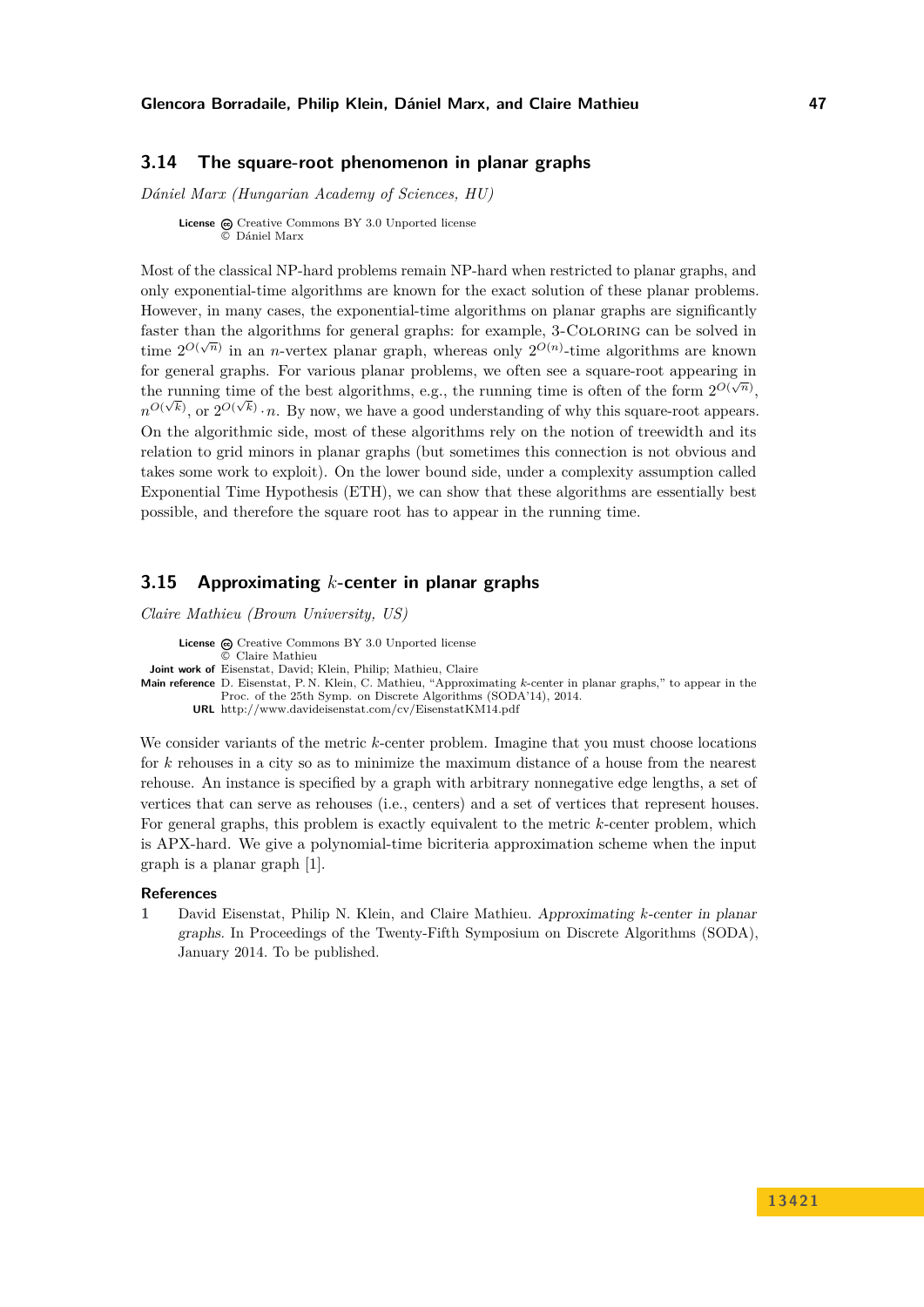# <span id="page-12-0"></span>**3.16 Lower and upper bounds for long induced paths in 3-connected planar graphs**

*Tamara Mchedlidze (KIT – Karlsruhe Institute of Technology, DE)*

License  $\textcircled{c}$  [Creative Commons BY 3.0 Unported](http://creativecommons.org/licenses/by/3.0/) license

© [Tamara Mchedlidze](#page-12-0)

**Joint work of** Mchedlidze, Tamara; Di Giacomo, Emilio; Liotta, Giuseppe

- **Main reference** [E. Di Giacomo, G. Liotta, T. Mchedlidze, "Lower and Upper Bounds for Long Induced Paths in](http://dx.doi.org/10.1007/978-3-642-45043-3_19) [3-connected Planar Graphs," in Proc. of the 39th Int'l Workshop on Graph-Theoretic Concepts in](http://dx.doi.org/10.1007/978-3-642-45043-3_19) [Computer Science \(WG'13\), LNCS, Vol. 8165, pp. 213–224, Springer, 2013.](http://dx.doi.org/10.1007/978-3-642-45043-3_19)
	- **URL** [http://dx.doi.org/10.1007/978-3-642-45043-3\\_19](http://dx.doi.org/10.1007/978-3-642-45043-3_19)

Let *G* be a 3-connected planar graph with *n* vertices and let  $p(G)$  be the maximum number of vertices of an induced subgraph of *G* that is a path. We prove that  $p(G) \geq \frac{\log n}{12 \log \log n}$ . To demonstrate the tightness of this bound, we notice that the above inequality implies  $p(G) \in \Omega((\log_2 n)^{1-\varepsilon})$ , where  $\varepsilon$  is any positive constant smaller than 1, and describe an infinite family of 3-connected planar graphs for which  $p(G) \in O(\log n)$ .

As a byproduct of our research, we prove a result of independent interest: Every 3 connected planar graph with *n* vertices contains an induced subgraph that is outerplanar and connected and that contains at least  $\sqrt[3]{n}$  vertices. The proofs in the paper are constructive and give rise to  $O(n)$ -time algorithms.

### <span id="page-12-1"></span>**3.17 Large independent sets in triange-free planar graphs**

*Matthias Mnich (Universität des Saarlandes, DE)*

License  $\textcircled{c}$  [Creative Commons BY 3.0 Unported](http://creativecommons.org/licenses/by/3.0/) license © [Matthias Mnich](#page-12-1) **Joint work of** Dvorak, Zdenek; Mnich, Matthias **Main reference** [Z. Dvorak, M. Mnich, "Large Independent Sets in Triangle-Free Planar Graphs,"](http://arxiv.org/abs/1311.2749v1) [arXiv:1311.2749v1 \[cs.DM\], 2013.](http://arxiv.org/abs/1311.2749v1) **URL** <http://arxiv.org/abs/1311.2749v1>

Every triangle-free planar graph on *n* vertices has an independent set of size at least  $(n+1)/3$ , and this lower bound is tight. We give an algorithm that, given a triangle-free planar graph G on *n* vertices and an integer  $k \geq 0$ , decides whether G has an independent set of size at least  $(n+k)/3$ , in time  $2^{O(\sqrt{k})}n$ . Thus, the problem is fixed-parameter tractable when parameterized by *k*. Furthermore, as a corollary of the result used to prove the correctness of the algorithm, we show that there exists  $\varepsilon > 0$  such that every planar graph of girth at least five on *n* vertices has an independent set of size at least  $n/(3 - \varepsilon)$ .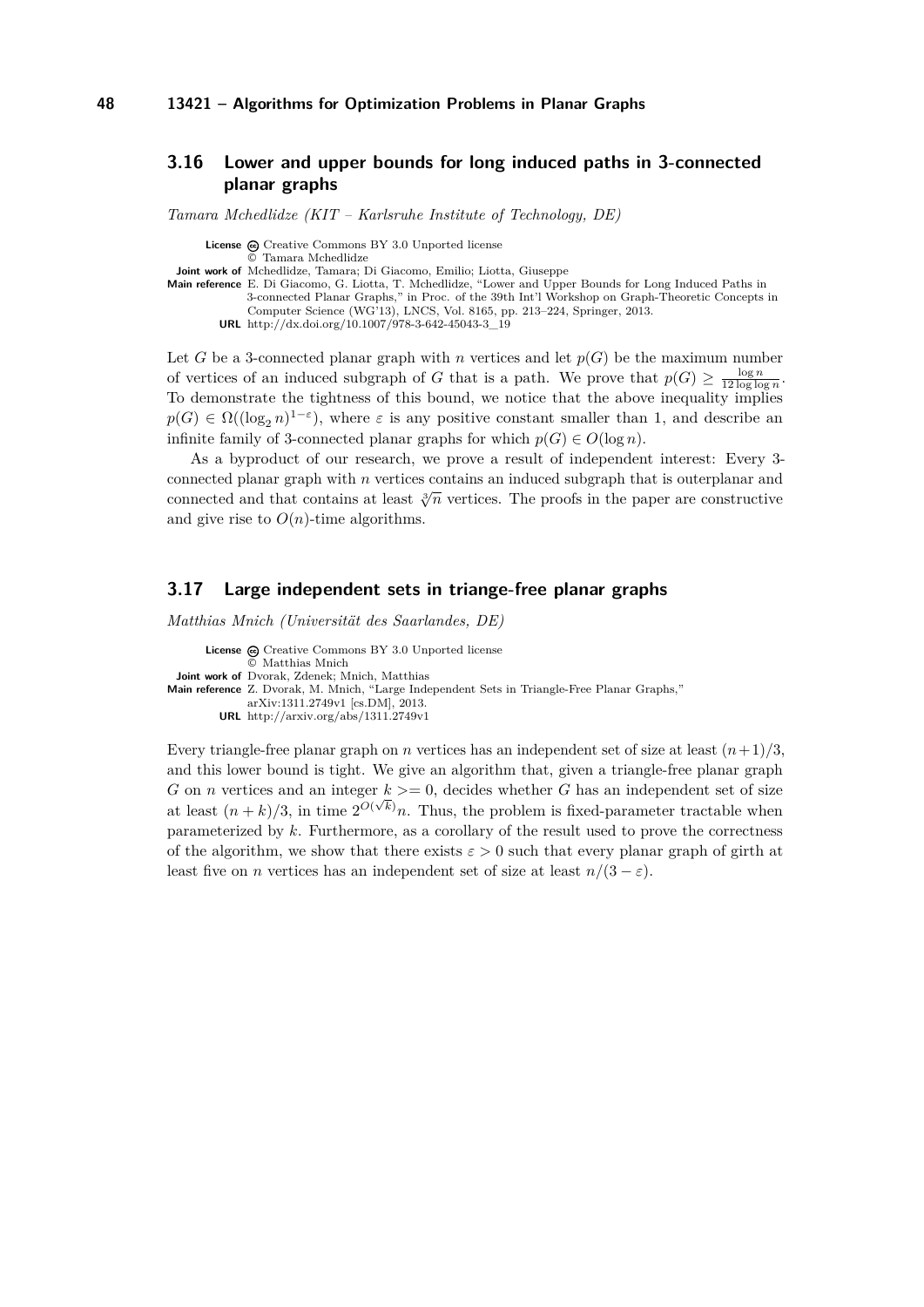# <span id="page-13-0"></span>**3.18 Multiple-source multiple-sink maximum flow in directed planar graphs in near-linear time**

*Shay Mozes (Interdisciplinary Center Herzliya, IL)*

**License**  $\textcircled{e}$  [Creative Commons BY 3.0 Unported](http://creativecommons.org/licenses/by/3.0/) license © [Shay Mozes](#page-13-0) **Joint work of** Borradaile, Glencora; Klein, Philip; Mozes, Shay; Nussbaum, Yahav; Wulff-Nilsen, Christian **Main reference** [G. Borradaile, P. Klein, S. Mozes, Y. Nussbaum, C. Wulff-Nilsen, "Multiple-Source Multiple-Sink](http://dx.doi.org/10.1109/FOCS.2011.73) [Maximum Flow in Directed Planar Graphs in Near-Linear Time," in Proc. of the IEEE 52nd](http://dx.doi.org/10.1109/FOCS.2011.73) [Annual Symp. on Foundations of Computer Science \(FOCS'11\), pp. 170–179, IEEE, 2011.](http://dx.doi.org/10.1109/FOCS.2011.73) **URL** <http://dx.doi.org/10.1109/FOCS.2011.73>

In this talk I describe an  $O(n \log^3 n)$  algorithm that, given an *n*-node directed planar graph with arc capacities, a set of source nodes, and a set of sink nodes, finds a maximum flow from the sources to the sinks. I give an overview of the algorithm and go into the details of a procedure to redistribute flow among nodes of a cycle separator. The procedure is based on a representation of circulations via face potentials and efficiently computing shortest paths using an extension of Fakcharoenphol and Rao's fast Dijkstra on dense distance graphs.

### <span id="page-13-1"></span>**3.19 Min-cost flow duality in planar networks**

*Yahav Nussbaum (Tel Aviv University, IL)*

**License**  $\odot$  [Creative Commons BY 3.0 Unported](http://creativecommons.org/licenses/by/3.0/) license © [Yahav Nussbaum](#page-13-1) **Joint work of** Kaplan, Haim; Nussbaum, Yahav **Main reference** [H. Kaplan, Y. Nussbaum, "Min-Cost Flow Duality in Planar Networks," arXiv:1306.6728v1](http://arxiv.org/abs/1306.6728v1) [\[cs.DM\] , 2013.](http://arxiv.org/abs/1306.6728v1) **URL** <http://arxiv.org/abs/1306.6728v1>

In this talk we will discuss the minimum-cost flow problem in planar graphs.

We begin with a minimum-cost flow problem in a planar graph and modify the problem using the following two transformations. First, we express the problem as a problem in the geometric dual graph. Then, we find the linear programming dual of this problem. The result is a minimum-cost flow problem in a related planar graph, such that the balance constraints are defined by the costs of the original problem, and the costs are defined by the capacities of the original problem.

As an application for our transformation, we show an  $O(n \log^2 n)$  time algorithm for the minimum-cost flow problem in an *n*-vertex outerplanar graph, which takes advantage of the simple structure of the dual graphs of outerplanar graphs.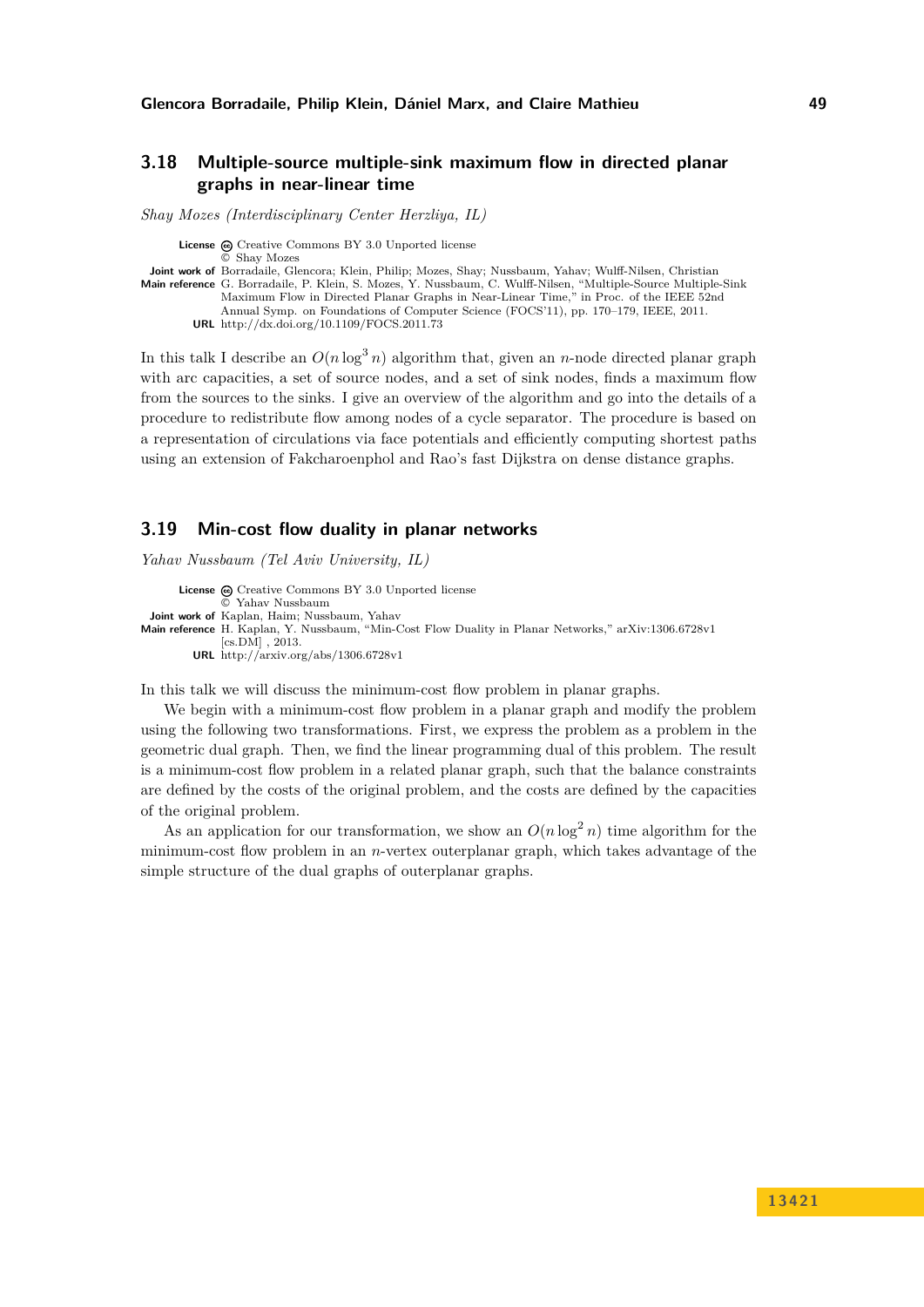# <span id="page-14-0"></span>**3.20 Network sparsification for Steiner problems on planar and bounded-genus graphs**

*Marcin Pilipczuk (University of Warsaw, PL)*

**License**  $\textcircled{c}$  [Creative Commons BY 3.0 Unported](http://creativecommons.org/licenses/by/3.0/) license

© [Marcin Pilipczuk](#page-14-0)

**Joint work of** Pilipczuk, Marcin; Pilipczuk, Michał; Sankowski, Piotr; van Leeuwen, Erik Jan

**Main reference** [M. Pilipczuk, M. Pilipczuk, P. Sankowski, E. J. van Leeuwen, "Network Sparsification for Steiner](http://arxiv.org/abs/1306.6593v1) [Problems on Planar and Bounded-Genus Graphs," arXiv:1306.6593v1 \[cs.DS\], 2013.](http://arxiv.org/abs/1306.6593v1)

**URL** <http://arxiv.org/abs/1306.6593v1>

We propose polynomial-time algorithms that sparsify planar and bounded-genus graphs while preserving optimal solutions to Steiner problems. Our main contribution is a polynomial-time algorithm that, given a graph *G* embedded on a surface of genus *g* and a designated face *f* bounded by a simple cycle of length *k*, uncovers a set  $F \subseteq E(G)$  of size polynomial in *q* and *k* that contains an optimal Steiner tree for *any* set of terminals that is a subset of the vertices of *f*.

We apply this general theorem to prove that:

- given a graph *G* embedded on a surface of genus *q* and a terminal set  $S \subseteq V(G)$ , one can  $\mathcal{L}_{\mathcal{A}}$ in polynomial time find a set  $F \subseteq E(G)$  that contains an optimal Steiner tree *T* for *S* and that has size polynomial in *g* and  $|E(T)|$ ;
- an analogous result holds for the STEINER FOREST problem; m.
- given a planar graph *G* and a terminal set  $S \subseteq V(G)$ , one can in polynomial time find a  $\equiv$ set  $F \subseteq E(G)$  that contains an optimal edge multiway cut C separating S (i.e., a cutset that intersects any path with endpoints in different terminals from *S*) and that has size polynomial in |*C*|.

In the language of parameterized complexity, these results imply the first polynomial kernels for Steiner Tree and Steiner Forest on planar and bounded-genus graphs (parameterized by the size of the tree and forest, respectively) and for EDGE MULTIWAY CUT on planar graphs (parameterized by the size of the cutset).

### <span id="page-14-1"></span>**3.21 The** *k***-disjoint paths problem on directed planar graphs**

*Michał Pilipczuk (University of Bergen, NO)*

License  $\bigcirc$  [Creative Commons BY 3.0 Unported](http://creativecommons.org/licenses/by/3.0/) license © [Michał Pilipczuk](#page-14-1) **Joint work of** Cygan, Marek; Marx, Dániel; Pilipczuk, Marcin; Pilipczuk, Michał **Main reference** [M. Cygan, D. Marx, M. Pilipczuk, M. Pilipczuk, "The Planar Directed K-Vertex-Disjoint Paths](http://dx.doi.org/10.1109/FOCS.2013.29) [Problem Is Fixed-Parameter Tractable," in Proc. of the 54th Annual Symp. on Foundations of](http://dx.doi.org/10.1109/FOCS.2013.29) [Computer Science \(FOCS'13\), pp. 197–206, IEEE CS, 2013; also available as pre-print as](http://dx.doi.org/10.1109/FOCS.2013.29) [arXiv:1304.4207v1 \[cs.DM\].](http://dx.doi.org/10.1109/FOCS.2013.29) **URL** <http://dx.doi.org/10.1109/FOCS.2013.29> **URL** <http://arxiv.org/abs/1304.4207>

It was shown in the 90s by Schrijver that the *k*-Disjoint Paths problem can be solved in  $n^{O(k)}$  time on directed planar graphs [\[1\]](#page-14-2). In this work we present an FPT algorithm for the problem working in time  $f(k) * n^{O(1)}$  for a doubly-exponential function  $f$ .

#### **References**

<span id="page-14-2"></span>**1** Alexander Schrijver. Finding *k* Disjoint Paths in a Directed Planar Graph. SIAM Journal on Computing 23(4), 1994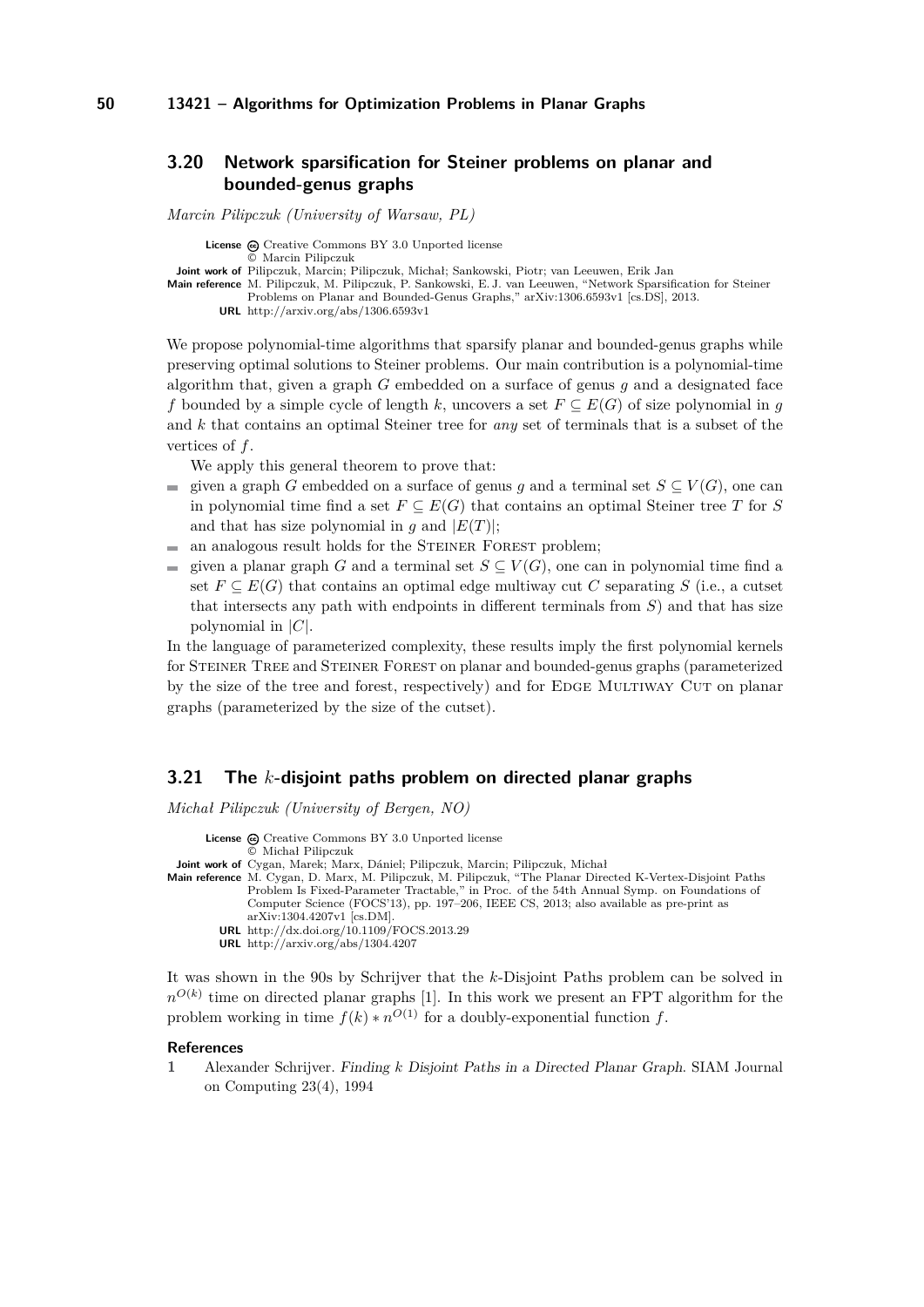## <span id="page-15-0"></span>**3.22 A near-optimal planarization algorithm**

*Saket Saurabh (The Institute of Mathematical Sciences – Chennai, IN)*

**License**  $\odot$  [Creative Commons BY 3.0 Unported](http://creativecommons.org/licenses/by/3.0/) license © [Saket Saurabh](#page-15-0) **Joint work of** Jansen, Bart M. P.; Lokshtanov, Daniel; Saurabh, Saket

The problem of testing whether a graph is planar has been studied for over half a century, and is known to be solvable in  $O(n)$  time using a myriad of different approaches and techniques. Robertson and Seymour established the existence of a cubic algorithm for the more general problem of deciding whether an *n*-vertex graph can be made planar by at most *k* vertex deletions, for every fixed k. Of the known algorithms for k-VERTEX PLANARIZATION, the algorithm of Marx and Schlotter (WG 2007, Algorithmica 2012) running in time  $2^{k^{O(k^3)}} \cdot n^2$ achieves the best running time dependence on *k*. The algorithm of Kawarabayashi (FOCS 2009), running in time  $f(k)n$  for some  $f(k) \in \Omega\left(2^{k^{\Omega(k^3)}}\right)$  that is not stated explicitly, achieves the best dependence on *n*.

In this paper we present an algorithm for *k*-VERTEX PLANARIZATION with running time  $2^{O(k \log k)} \cdot n$ , significantly improving the running time dependence on *k* without compromising the linear dependence on *n*. Our main technical contribution is a novel scheme to reduce the treewidth of the input graph to  $O(k)$  in time  $2^{O(k \log k)} \cdot n$ . It combines new insights into the structure of graphs that become planar after contracting a matching, with a Bakertype subroutine that reduces the number of disjoint paths through planar parts of the graph that are not affected by the sought solution. To solve the reduced instances we formulate a dynamic programming algorithm for WEIGHTED VERTEX PLANARIZATION on graphs of treewidth *w* with running time  $2^{O(w \log w)} \cdot n$ , thereby improving over previous double-exponential algorithms.

While Kawarabayashi's planarization algorithm relies heavily on deep results from the graph minors project, our techniques are elementary and practically self-contained. We expect them to be applicable to related edge-deletion and contraction variants of planarization problems.

### <span id="page-15-1"></span>**3.23 Approximation algorithms for Euler genus, and related problems**

*Anastasios Sidiropoulos (University of Illinois – Urbana Champaign, US)*

License  $\textcircled{c}$  [Creative Commons BY 3.0 Unported](http://creativecommons.org/licenses/by/3.0/) license © [Anastasios Sidiropoulos](#page-15-1) **Joint work of** Chekuri, Chandra; Sidiropoulos, Anastasios

The Euler genus of a graph is a fundamental and well-studied parameter in graph theory and topology. Computing it has been shown to be NP-hard by [Thomassen '89  $\&$  '93], and it is known to be fixed-parameter tractable. However, the approximability of the Euler genus is wide open. While the existence of an *O*(1)-approximation is not ruled out, only an  $O(\sqrt(n))$ -approximation [Chen, Kanchi, Kanevsky '97] is known even in bounded degree graphs. In this paper we give a polynomial-time algorithm which on input a bounded-degree graph of Euler genus *g*, computes a drawing into a surface of Euler genus  $poly(q, log(n))$ . Combined with the upper bound from [Chen, Kanchi, Kanevsky '97], our result also implies a  $O(n^{1/2-\alpha})$ -approximation, for some constant  $\alpha > 0$ . Using our algorithm for approximating the Euler genus as a subroutine, we obtain, in a unified fashion, algorithms with approximation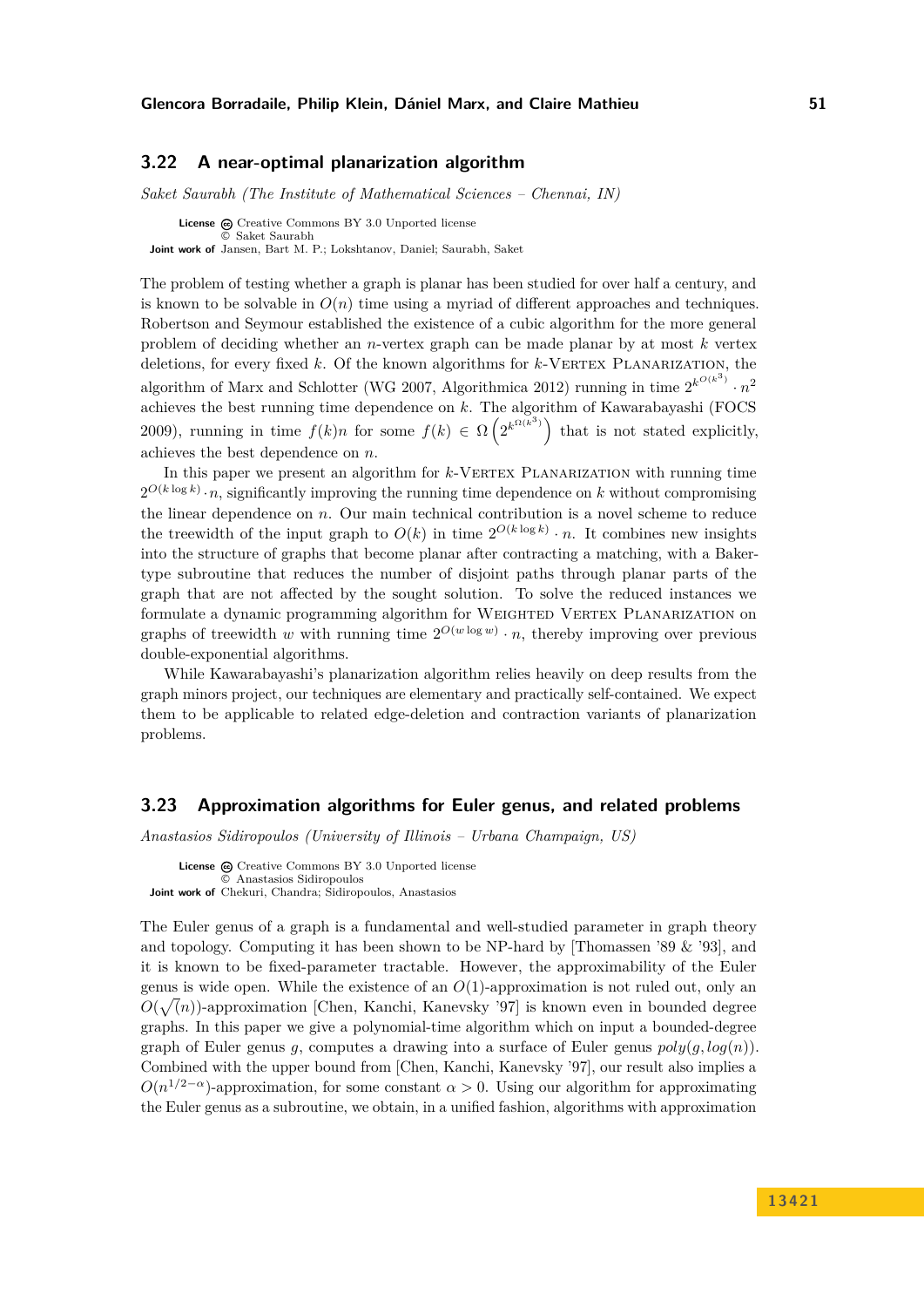ratios of the form  $poly(OPT, log(n))$  for several related problems on bounded degree graphs. These include the problems of orientable genus, crossing number, and planar edge and vertex deletion problems. Our algorithm and proof of correctness for the crossing number problem is simpler compared to the long and difficult proof in the recent breakthrough by [Chuzhoy 2011], while essentially obtaining a qualitatively similar result. For planar edge and vertex deletion problems our results are the first to obtain a bound of form *poly*(OPT*, log*(*n*)).

We also highlight some further applications of our results in the design of algorithms for graphs with small genus. Many such algorithms require that a drawing of the graph is given as part of the input. Our results imply that in several interesting cases, we can implement such algorithms even when the drawing is unknown.

## <span id="page-16-0"></span>**3.24 Separators in planar graphs with applications**

*Christian Wulff-Nilsen (University of Copenhagen, DK)*

**License**  $\textcircled{e}$  [Creative Commons BY 3.0 Unported](http://creativecommons.org/licenses/by/3.0/) license © [Christian Wulff-Nilsen](#page-16-0)

For planar graphs, we have separators with small size and/or nice structural properties. I present some of these and give applications to shortest path and min cut/max flow problems. Minor-free and shallow minor-free graps also have good separators but we do not know how to compute them in linear time. I will present faster separator algorithms for these graph classes and give applications to shortest paths and maximum matching.

# <span id="page-16-1"></span>**4 Open Problems**

### <span id="page-16-2"></span>**4.1 Planarization by vertex deletion**

*Proposed by Peter Rossmanith (rossmani@cs.rwth-aachen.de)*

```
License \textcircled{c}Creative Commons BY 3.0 Unported license
        © Peter Rossmanith
```
Given a graph with *m* edges, can it be made planar by deleting at most  $m/6$  vertices?

# <span id="page-16-3"></span>**4.2 All-pair distances on the infinite face**

*Proposed by Shay Mozes (smozes@idc.ac.il)*

```
Creative Commons BY 3.0 Unported license
      © Shay Mozes
```
Here is a special case of multiple-source shortest paths: Given a planar graph, one can compute all the shortest path trees rooted at vertices on the infinite face  $f_{\infty}$ , in total time  $O(n \log n)$  (Klein, Cabello-Chambers-Erickson), and there is a matching lower bound. Can one compute all-pair distances between vertices of  $f_{\infty}$  in time  $O(n + |f_{\infty}|^2)$ ?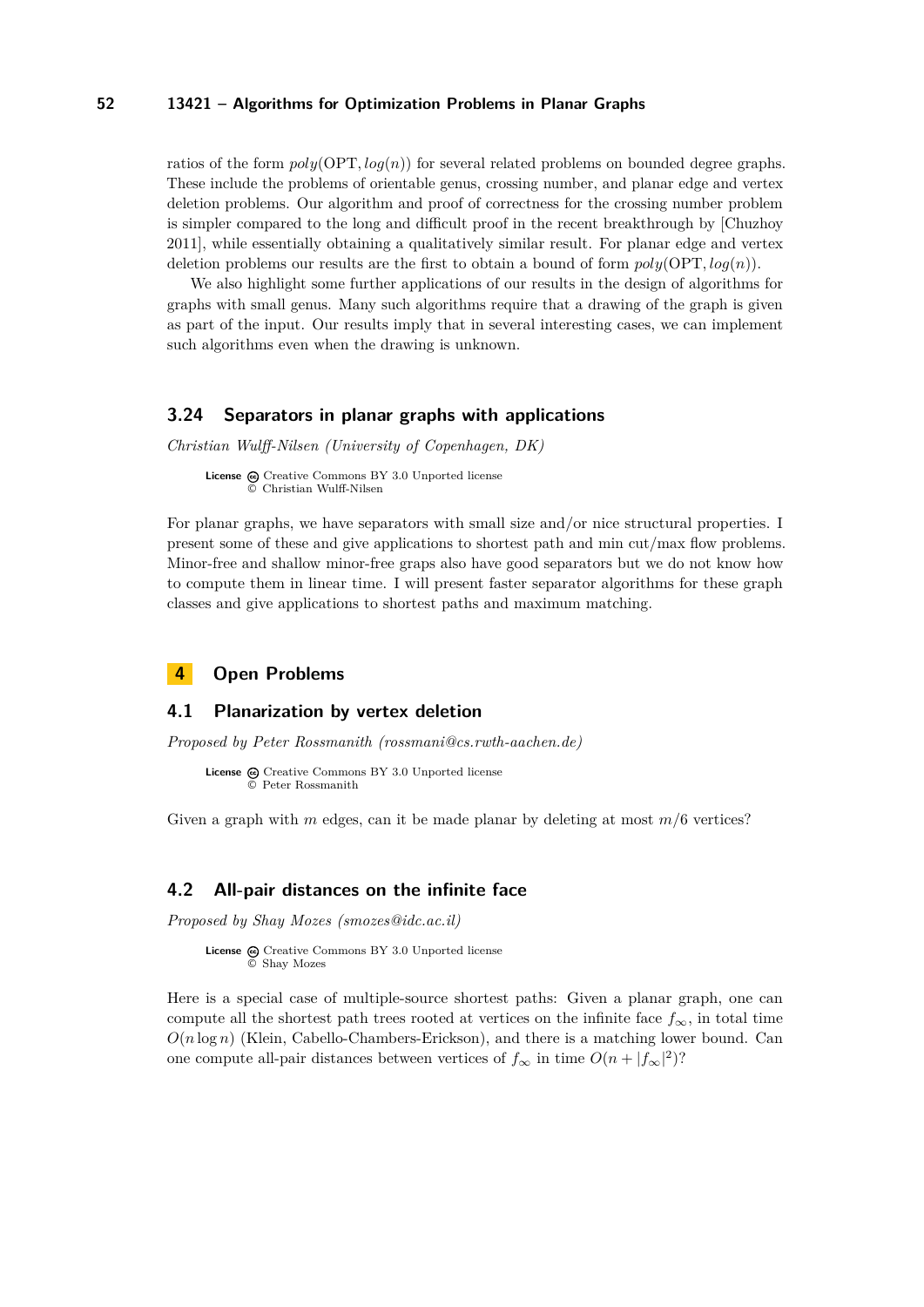### <span id="page-17-0"></span>**4.3 Two-edge-connected planar subgraph**

*Proposed by Philip Klein (klein@brown.edu)*

**License** @ [Creative Commons BY 3.0 Unported](http://creativecommons.org/licenses/by/3.0/) license © [Philip Klein](#page-17-0)

Given a planar graph *G* with edge weights, find a subgraph *H* such that  $V(H) = V(G)$ , *H* is 2-edge-connected, and the total weight of *H* is minimum. Does there exist an efficient PTAS, that is, a PTAS with running time  $f(\epsilon)n^c$ , where *c* is an absolute constant (independent of  $\epsilon$ ?

The problem has linear-time PTAS (Grigni) in the special case when all edge weights are 1, and there is a PTAS with running time  $n^{f(\epsilon)}$  for general weights. The problem is APX-hard for general graphs.

A similar problem is two-edge-connected Steiner subgraph where  $V(H)$ , instead of being equal to  $V(G)$ , must contain a specified set T of terminal vertices. Is there a PTAS?

# <span id="page-17-1"></span>**4.4 Euclidean multiway cut with unit disks**

*Proposed by Sergio Cabello (sergio.cabello@fmf.uni-lj.si)*

License  $\textcircled{c}$  [Creative Commons BY 3.0 Unported](http://creativecommons.org/licenses/by/3.0/) license © [Sergio Cabello](#page-17-1)

Given *k* points  $s_1 s_2, \ldots s_k$  in the Euclidean plane, and a collection of unit disks (none of which contains any  $s_i$ ), find a minimum cardinality set of disks that separates every  $s_i$  from every  $s_i$ . Is there a PTAS?

The problem is NP-hard and has a constant factor approximation. In the special case where  $k = 2$ , the problem is in *P*. In the generalization where disks have weights, is there a constant factor approximation? In the variant where the goal is to separate  $s_1$  from every  $s_i$ for  $i \neq 1$ , is the problem FPT?

### <span id="page-17-2"></span>**4.5 Minimum stretch shape shifting**

*Proposed by Erin Chambers (echambe5@slu.edu)*

**License**  $\textcircled{e}$  [Creative Commons BY 3.0 Unported](http://creativecommons.org/licenses/by/3.0/) license © [Erin Chambers](#page-17-2)

Given an unweighted triangulated planar graph and two curves  $\ell$  and  $r$ , "morph"  $\ell$  into  $r$ by a sequence of elementary moves while minimizing the length of the longest intermediate curve. There are two types of elementary moves: either replace one edge of a triangle *t* by the other two edges of  $t$ , or vice versa, or, when the curve goes through a vertex  $x$ , insert  $(x, y)$ ,  $(y, x)$  into the curve, where  $\{x, y\}$  is an edge.

A logarithmic approximation is known by divide-and-conquer using a shortest path, even if the edges have weights. It is not known whether the problem is in NP, nor whether it is NP-hard. In the unweighted triangulation case it is also not known whether the optimal sequence is monotonic, that is, never traverses the same triangle twice. (There is an example where the motion is not purely monotonic, but it is in a graph with appropriate weights.)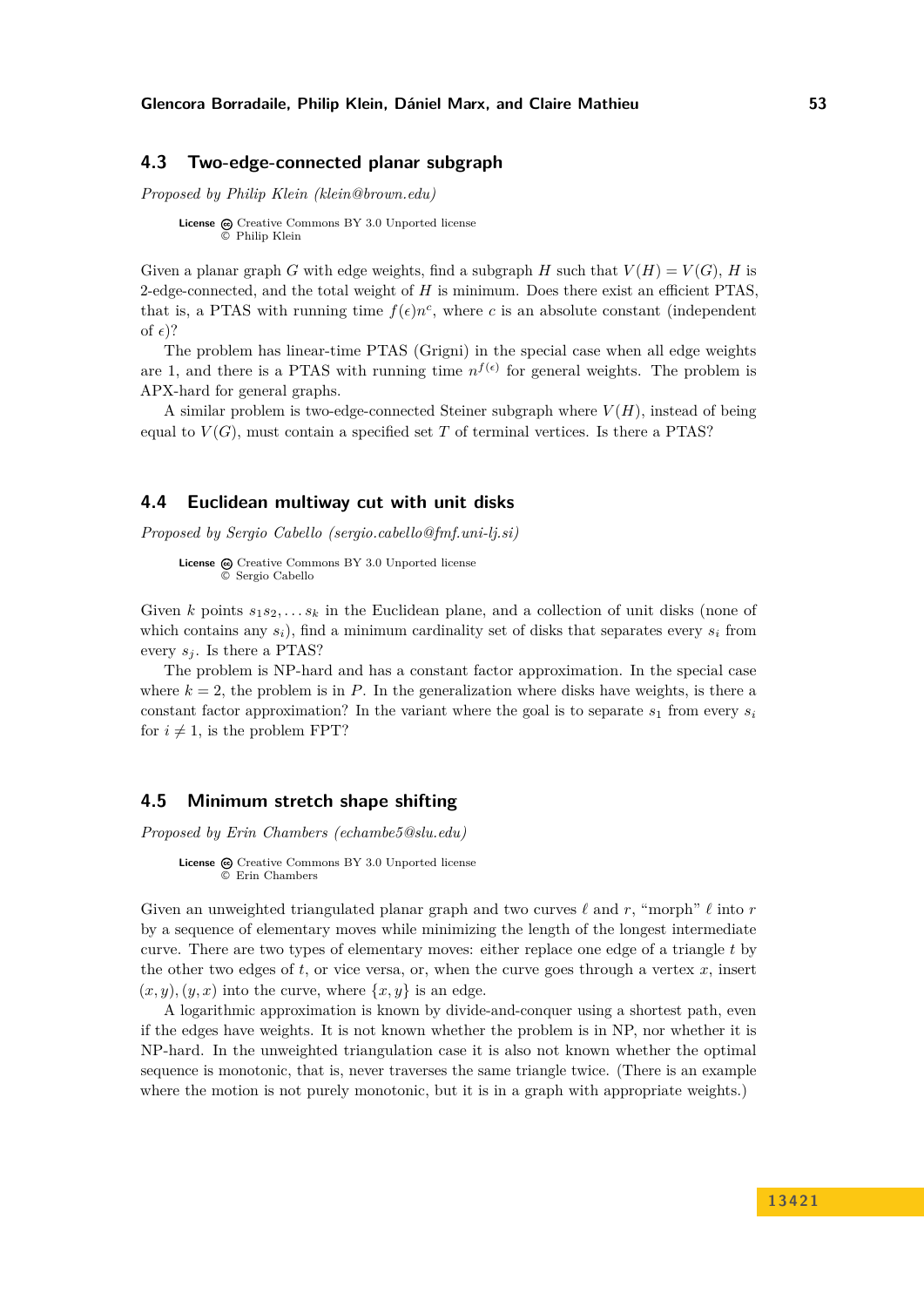### <span id="page-18-0"></span>**4.6 Vertex-capacitated max flow in directed planar graphs**

*Proposed by Jeff Erickson (jeffe@illinois.edu)*

**License**  $\bigoplus$  [Creative Commons BY 3.0 Unported](http://creativecommons.org/licenses/by/3.0/) license © [Jeff Erickson](#page-18-0)

| Here is a table showing best known strongly-polynomial running times for some variants of |  |                                        |
|-------------------------------------------------------------------------------------------|--|----------------------------------------|
|                                                                                           |  | source s, sink t sources s, s', sink t |
| $\frac{1}{2}$ may flow in directed planar graphs: edge capacities $O(n \log n)$           |  | $O(n \log n)$                          |

| max flow in directed planar graphs: | edge capacities   | $O(n \log n)$ | $O(n \log n)$   |
|-------------------------------------|-------------------|---------------|-----------------|
|                                     | vertex capacities | $O(n \log n)$ | $O(n^2 \log n)$ |

The top-right variant can be addressed by first finding a max *st*-flow and then finding a max s't-flow in the residual graph. The bottom-left variant can be addressed by using a reduction from vertex-capacities to edge-capacities.

For the fourth variant, there is no planarity-exploiting algorithm known!

- 1. Cannot use the reduction because it leads to violation at one vertex.
- 2. Cannot use the residual graph because there isn't a residual graph with respect to vertex capacities.

### <span id="page-18-1"></span>**4.7** *k***-minimum spanning tree problem**

*Proposed by Alina Ene (aene@cs.princeton.edu)*

License @ [Creative Commons BY 3.0 Unported](http://creativecommons.org/licenses/by/3.0/) license © [Alina Ene](#page-18-1)

- *input:* undirected edge-weighted graph, integer *k*  $\sim$
- *output:* subgraph tree *T* with at least *k* vertices  $\sim$
- *goal:* minimize the weight of the tree  $\overline{a}$

In general graphs, this is SNP-hard, and there is a 2-approximation algorithm due to Garg, using primal-dual techniques. There exists a PTAS for the Euclidean case. What happens in planar graphs? Is there a PTAS? Is the problem APX-hard? Indications are that the spanner approach will not work.

# <span id="page-18-2"></span>**4.8 Prize-collecting Steiner forest**

*Proposed by Alina Ene (aene@cs.princeton.edu)*

License  $\bigcirc$  [Creative Commons BY 3.0 Unported](http://creativecommons.org/licenses/by/3.0/) license © [Alina Ene](#page-18-2)

Prize-collecting Steiner forest is APX-hard in series-parallel graphs.

The best approximation we have for bounded treewidth is one for general graphs (the approximation ratio is 2.54). Can we do better? If so, it would yield an improved approximation ratio for planar graphs as well.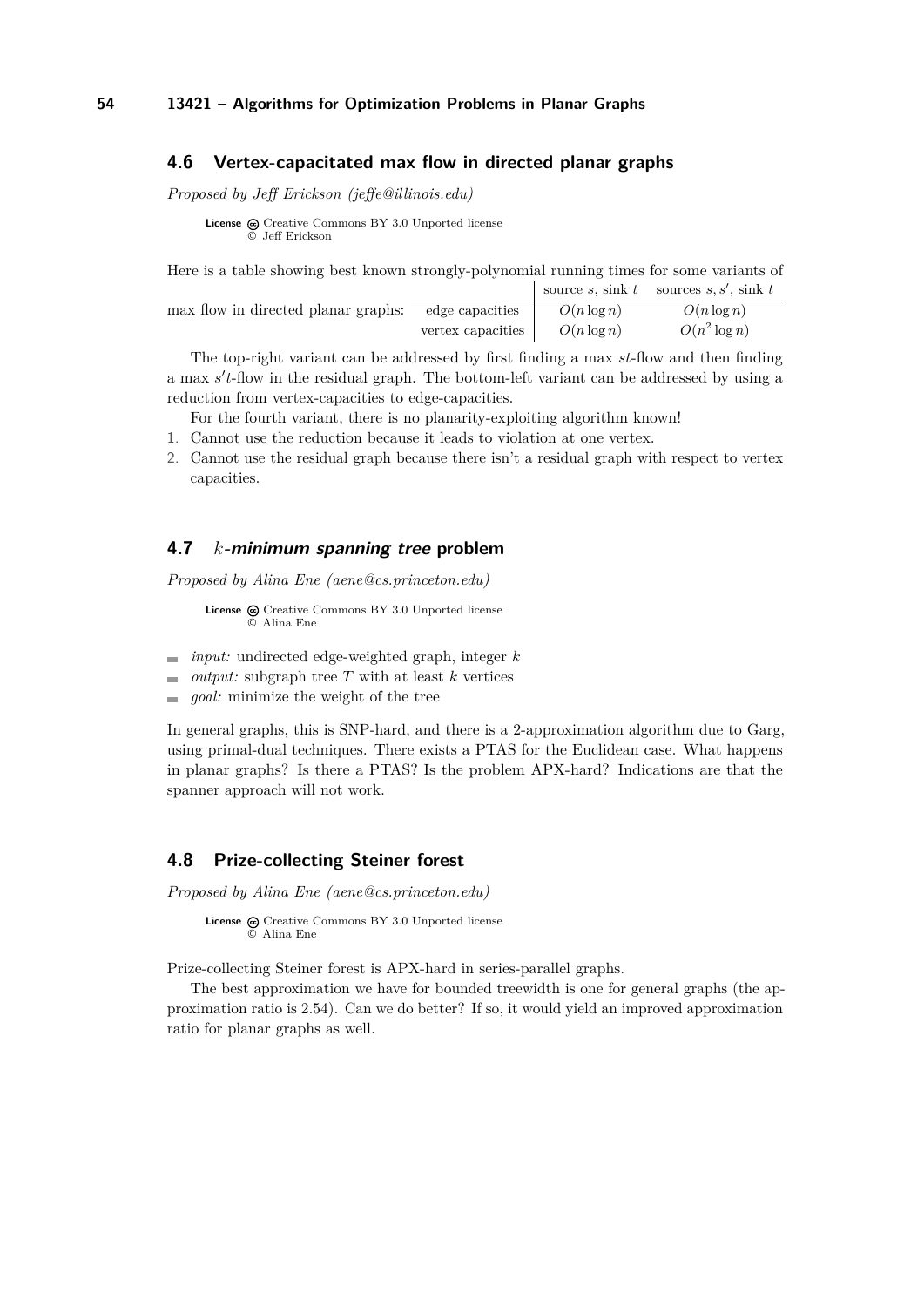# <span id="page-19-0"></span>**4.9 Achieving subexponential time for several parameterized problems in planar graphs**

*Proposed by Marcin Pilipczuk (malcin@mimuw.edu.pl)*

**License**  $\textcircled{c}$  [Creative Commons BY 3.0 Unported](http://creativecommons.org/licenses/by/3.0/) license © [Marcin Pilipczuk](#page-19-0)

- 1. directed *k*-path
- 2. weighted (undirected) *k*-path: path on *k* vertices of minimum weight
- 3. Exact *k*-cycle
- 4. Steiner tree parameterized by number of terminals
- 5. *k*-MSR parameterized by *k*
- 6. Subgraph isomorphism parameterized by size of subgraph
- All but the fourth can be solved in  $(1 + \varepsilon)^k n^{\varepsilon^{-2}}$  so we don't expect a ETH lower bound.

They should have running times of the form  $2^{\sqrt{k} \text{polylog } k} n^c$  but it would be interesting to have  $2^{o(k)}n^c$ .

- For (undirected) planar disjoint paths, the bound is  $f(k)$  · poly where  $f(k)$  is triply exponential in  $k$ . Can we get  $2^{\text{poly }k} \cdot \text{poly}$ ?
- Finding an independent set of size  $\frac{m}{4} + k -$  is this fixed-parameter tractable?  $\sim$
- $\equiv$ Kernels for feedback vertex set, dominating set. Can the dependence of the kernel size on *k* be reduced, from around 100*k* to, say, 10*k*?
- Vertex cover. There is a 2*k*-vertex kernel. It is believed that one cannot do better because  $\blacksquare$ it might imply a better approximation than 2, which we don't expect. But what about planar graphs?
- $\blacksquare$  *k*-vertex deletion to get a planar graph, or, more generally, to get a graph that excludes a fixed graph *H* as a subgraph. Hitting all minors leads to a bound that is doubly exponential in treewidth. Can we get a bound of  $2^{poly t w} \cdot poly(input graph)$ ?

# <span id="page-19-1"></span>**4.10 Recognizing map graphs**

*Proposed by Daniel Lokshtanov (daniello@ii.uib.no)*

```
License \textcircled{c}Creative Commons BY 3.0 Unported license
           © Daniel Lokshtanov
```
A map graph derives from a modified notion of planarity in which two (connected) regions of a map are considered adjacent when they share a point of their boundaries (not an edge, as standard planarity requires) (Chen, Grigni, Papadimitriou, STOC'98). How quickly can we recognize them? Thorup has  $n^{\geq 120}$ . Can  $O(n^{10})$  be achieved?

# <span id="page-19-2"></span>**4.11 Planar local TSP**

*Proposed by Rolf Niedermeier (rolf.niedermeier@tu-berlin.de)*

License  $\odot$  [Creative Commons BY 3.0 Unported](http://creativecommons.org/licenses/by/3.0/) license © [Rolf Niedermeier](#page-19-2)

*input:* edge-weighted planar graph, Hamilton cycle *C*, given by a permutation  $\pi$  of the vertices, integer  $k \geq 0$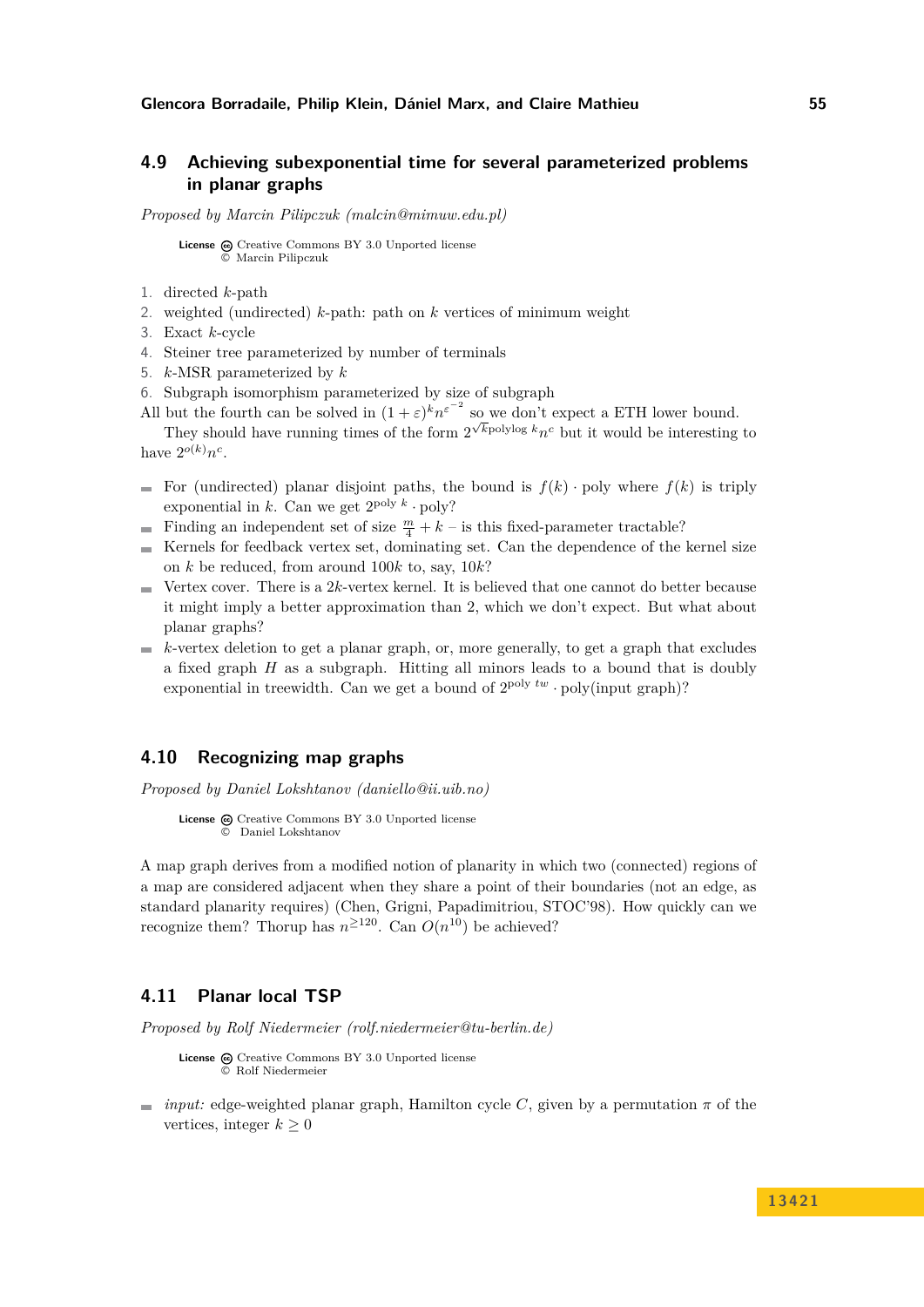*output:* Does there exist a permutation  $\pi'$  such that  $\lambda(\pi, \pi') \leq k$  and such that  $\pi'$  gives a shorter tour?

Here  $\lambda$  is a funtion measuring distance between permutations. There are two versions of  $\lambda$ that are the same up to a factor of 2:

number of edges in symmetric difference

number of reversals

For  $\lambda$  =number of swaps, the problem is known to be FPT.

# <span id="page-20-0"></span>**4.12 Subgraph isomorphism in planar graphs with a twist**

*Proposed by Dániel Marx (dmarx@cs.bme.hu)*

```
License \odotCreative Commons BY 3.0 Unported license
       © Dániel Marx
```
Testing whether *H* is isomorphic to a subgraph of  $G$ , where the parameter  $k$  is the difference  $|E(G)| - |E(H)|$ . Is this problem FPT?

For the parameter being zero, the problem is isomorphism, which is solvable in polynomial time.

Can easily achieve  $n^k$  poly  $(n)$ . If *H* is also 3-connected, the problem is FPT.

### <span id="page-20-1"></span>**4.13 Mincost flow in planar graphs**

*Proposed by Jeff Erickson (jeffe@illinois.edu)*

License  $\textcircled{c}$  [Creative Commons BY 3.0 Unported](http://creativecommons.org/licenses/by/3.0/) license © [Jeff Erickson](#page-20-1)

- Every vertex has a supply value (could be negative or zero).
- Every arc has a capacity and a cost.

Assign a flow value to every arc such that net flow out of a vertex equals the supply of the vertex. Flow values are nonnegative but no more than capacity.

Goal: minimize cost.

Without loss of generality, can assume each vertex's supply is zero , which yields the problem *min-cost circulation*.

Alternatively, can assume capacities are infinite, which yields the *transshipment* problem. Can you give an algorithm whose running time is strongly polynomial-time and beats  $O(n^2 \log n)$ ?

If maximum cost is  $O(1)$  or or max capacity is  $O(1)$ , can achieve  $O(n^{1.5})$  time (Cornelsen and Karrenbauer; Cornelsen, Karrenbauer, Li).